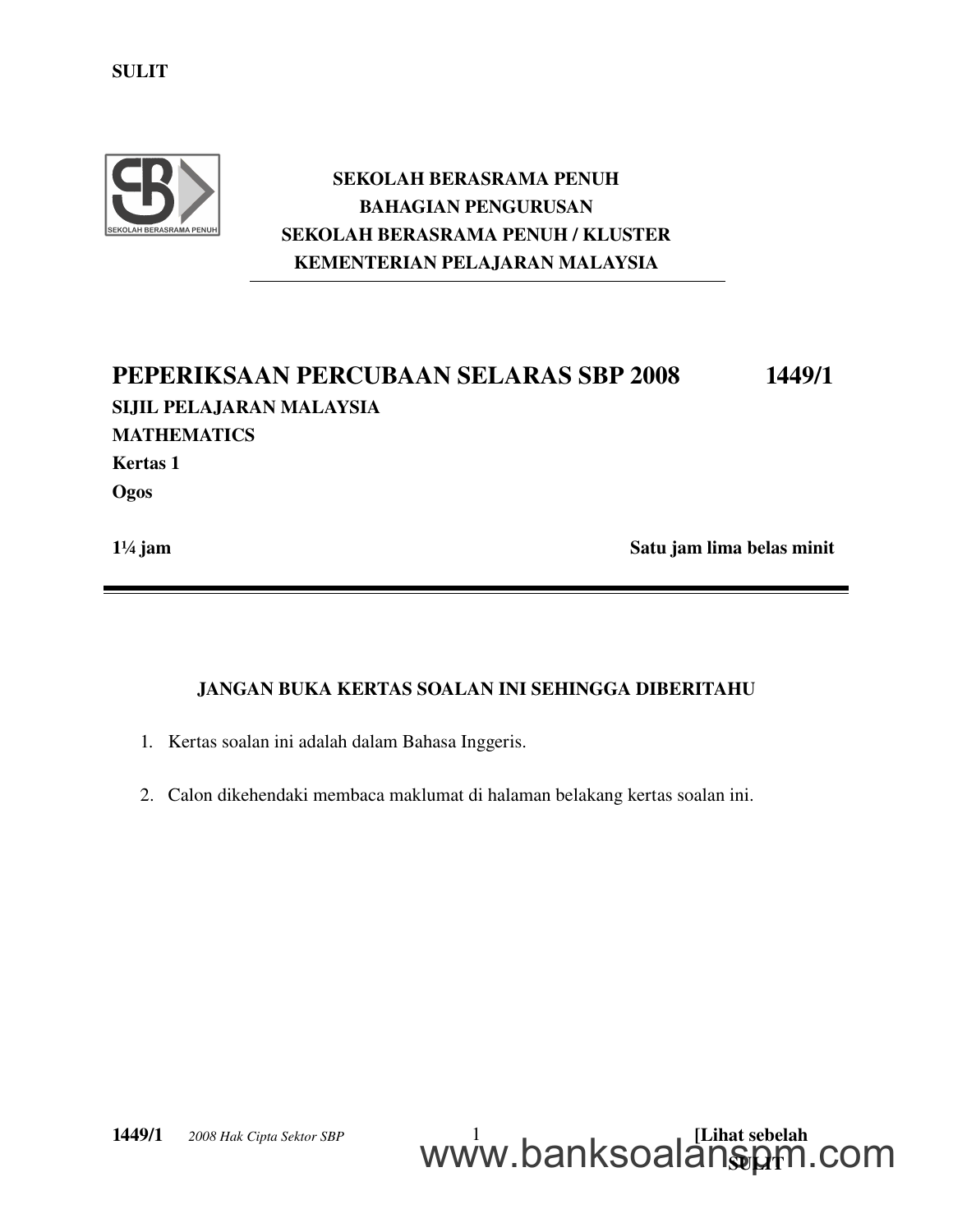Kertas soalan ini mengandungi 26 halaman bercetak.

#### MATHEMATICAL FORMULAE

*The following formulae may be helpful in answering the questions. The symbols given are the ones commonly used.*

## RELATIONS

- 1  $a^m$  x  $a^n = a^{m+n}$
- 2  $a^m \div a^n = a^{m-n}$
- 3  $(a^m)^n = a^{mn}$

$$
A^{-1} = \frac{1}{ad - bc} \begin{pmatrix} d & -b \\ -c & a \end{pmatrix}
$$

5 Distance = 
$$
\sqrt{(x_2 - x_1)^2 + (y_2 - y_1)^2}
$$

**1449/1**  $\odot$  2008 Hak Cipta Sektor SBP  $\qquad \qquad 2 \qquad \qquad$ <u>WWW.DalinoUalalistyh</u> www.banksoalanspm.com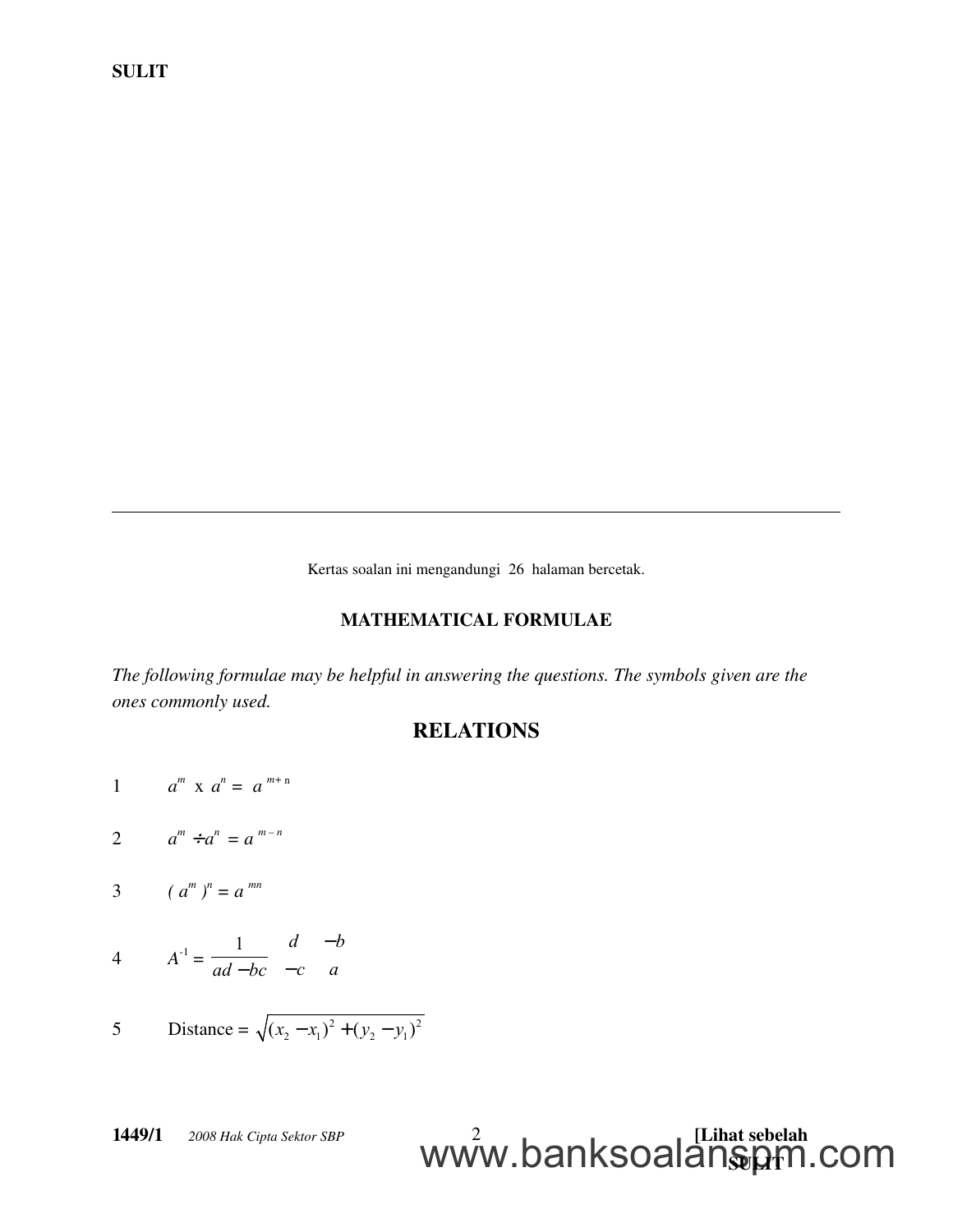6 Midpoint, 
$$
(x, y) = \left(\frac{x_1 + x_2}{2}, \frac{y_1 + y_2}{2}\right)
$$
  
7 Average speed =  $\frac{\text{distance travelled}}{\text{time taken}}$   
8 Mean =  $\frac{\text{sum of data}}{\text{number of data}}$   
9 Mean =  $\frac{\text{sum of (class mark × frequency)}}{\text{sum of frequency}}$ 

10 Pythagoras Theorem

$$
c^2 = a^2 + b^2
$$

11 
$$
P(A) = \frac{n(A)}{n(S)}
$$

$$
12 \qquad P(A') = 1 - P(A)
$$

13 
$$
m = \frac{y_2 - y_1}{x_2 - x_1}
$$

14 
$$
m = -\frac{y\text{-intercept}}{x\text{-intercept}}
$$

## SHAPES AND SPACE

Area of trapezium = 
$$
\frac{1}{2}
$$
 x sum of parallel sides x height

2 Circumference of circle =  $\pi d = 2\pi r$ 

3 Area of circle =  $\pi r^2$ 

4 Curved surface area of cylinder = 2π*rh*

**1449/1**  $\oslash$  2008 Hak Cipta Sektor SBP  $\qquad \qquad$  3 <u>WWW.DalinoUalalistyh</u> www.banksoalanspm.com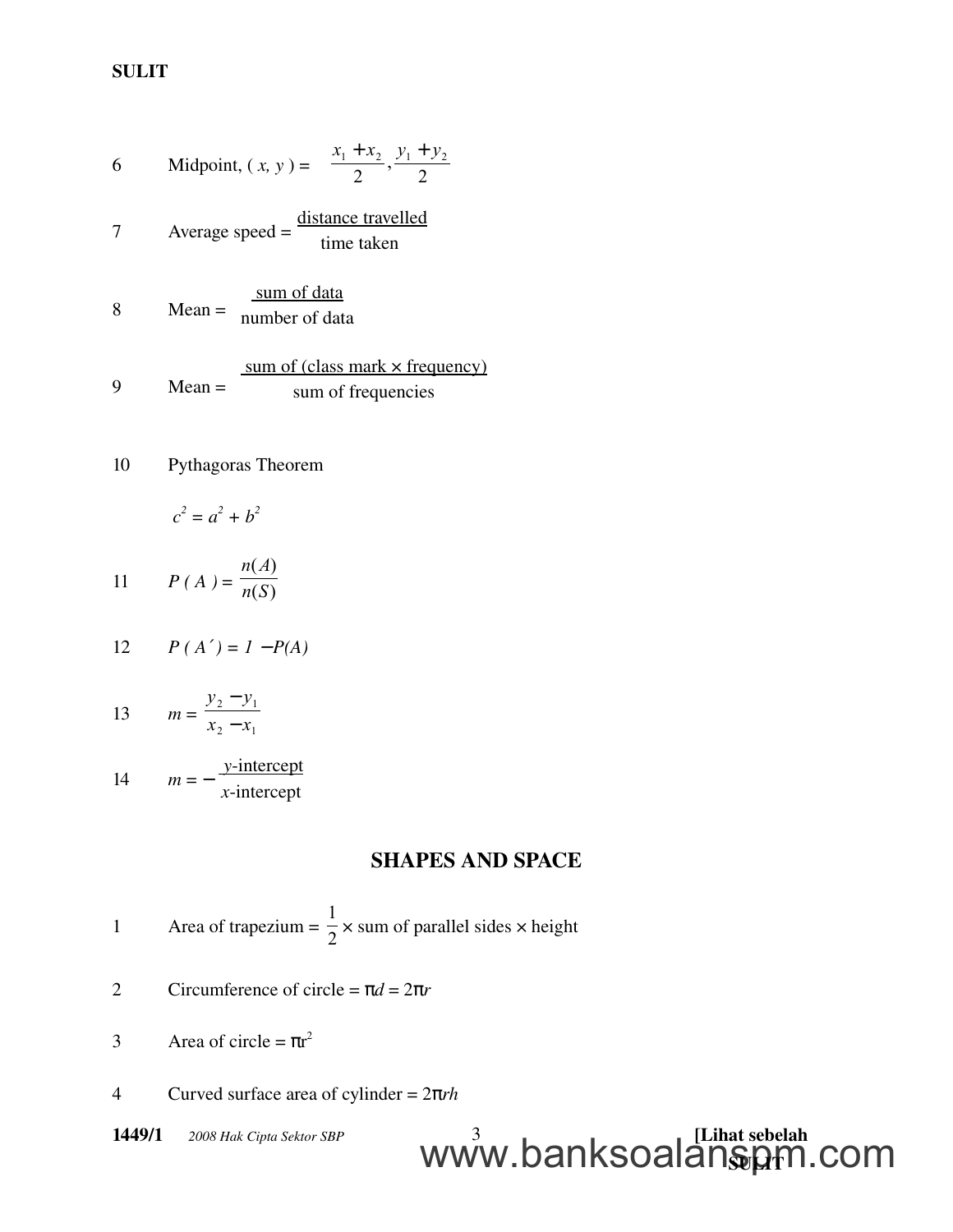$$
5
$$
 Surface area of sphere =  $4\pi r^2$ 

6 Volume of right prism = cross sectional area  $\times$  length

7 Volume of cylinder = 
$$
\pi r^2 h
$$

$$
8 \t Volume of cone = \frac{1}{3} \pi r^2 h
$$

$$
9 \t Volume of sphere = \frac{4}{3}\pi r^3
$$

10 Volume of right pyramid = 
$$
\frac{1}{3}
$$
 × base area × height

11 Sum of interior angles of a polygon = 
$$
(n-2) \times 180^{\circ}
$$

12 
$$
\frac{\text{arc length}}{\text{circumference of circle}} = \frac{\text{angle subtended at centre}}{360^{\circ}}
$$

13 
$$
\frac{\text{area of sector}}{\text{area of circle}} = \frac{\text{angle subtended at centre}}{360^\circ}
$$

14 Scale factor, 
$$
k = \frac{IA}{PA}
$$

15 Area of image = 
$$
k^2
$$
 x area of object

Answer all questions.

<u>WWW.DalinoUalalistyh</u>

www.banksoalanspm.com

**1449/1** © 2008 Hak Cipta Sektor SBP 
$$
4
$$
  $\blacksquare$   $\blacksquare$  [Lihat sebelah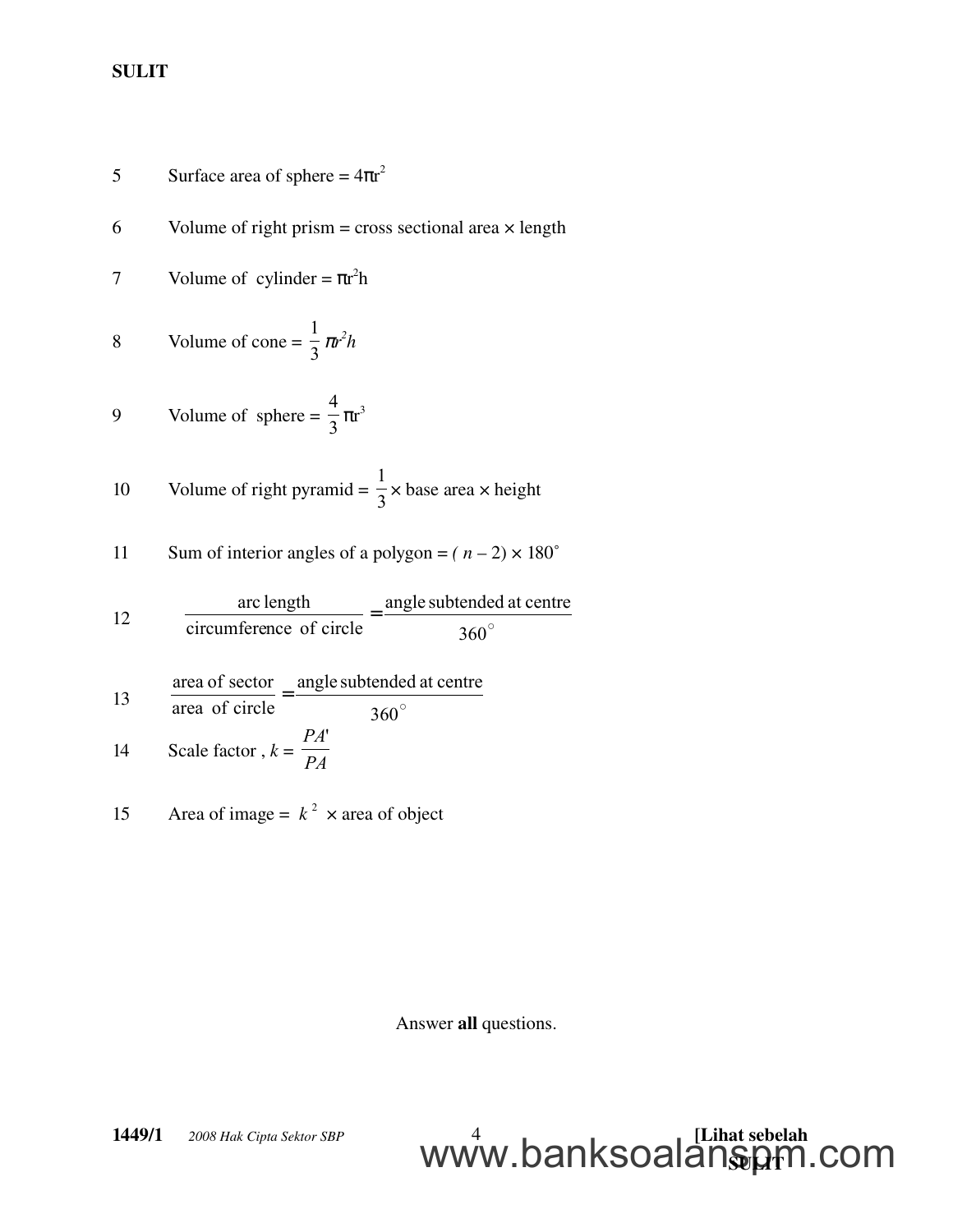1 Round off 0.007845 correct to three significant

- A 0.008
- B 0.0078
- $C$  0.00784
- D 0.00785

2 Evaluate  $6.31 \times 10^{-7}$  - 4.6  $\times 10^{-8}$  =

- $A$  1.71  $\times$  10<sup>-8</sup>
- $B$  1.71  $\times$  10<sup>-7</sup>
- $C$  5.85  $\times$  10<sup>-8</sup>
- **D**  $5.85 \times 10^{-7}$

3 Find the value of 
$$
\frac{7.92 \times 10^{-2}}{(4 \times 10^{-3})^2} =
$$

**A**  $1.98 \times 10^3$ **B**  $1.98 \times 10^4$ **C**  $4.95 \times 10^3$ **D**  $4.95 \times 10^4$ 

**1449/1**  $\odot$  2008 Hak Cipta Sektor SBP  $\qquad \qquad \qquad$  5 <u>WWW.DalinoUalalistyh</u> www.banksoalanspm.com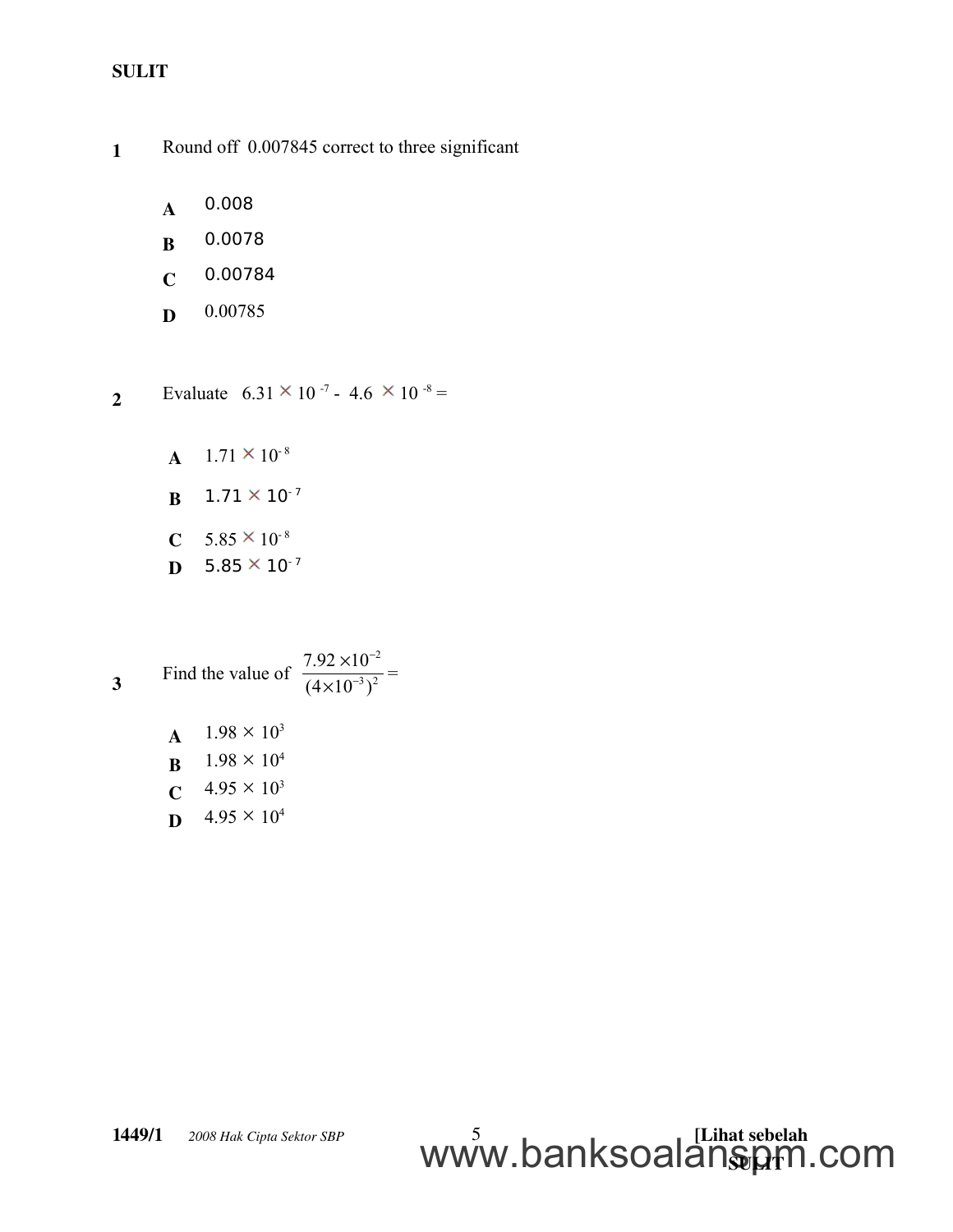- 4 Express  $2341<sub>5</sub>$  as a number in base 8.
	- $A$  346<sub>8</sub>
	- **B** 436 8
	- $C = 532<sub>8</sub>$
	- $\mathbf{D} = 623 \, \mathrm{s}$
- 5 Evaluate  $11010_2 1101_2$ .
	- $A$  1011<sub>2</sub>
	- $B$  1101<sub>2</sub>
	- $C = 10001_2$
	- $D$  10011<sub>2</sub>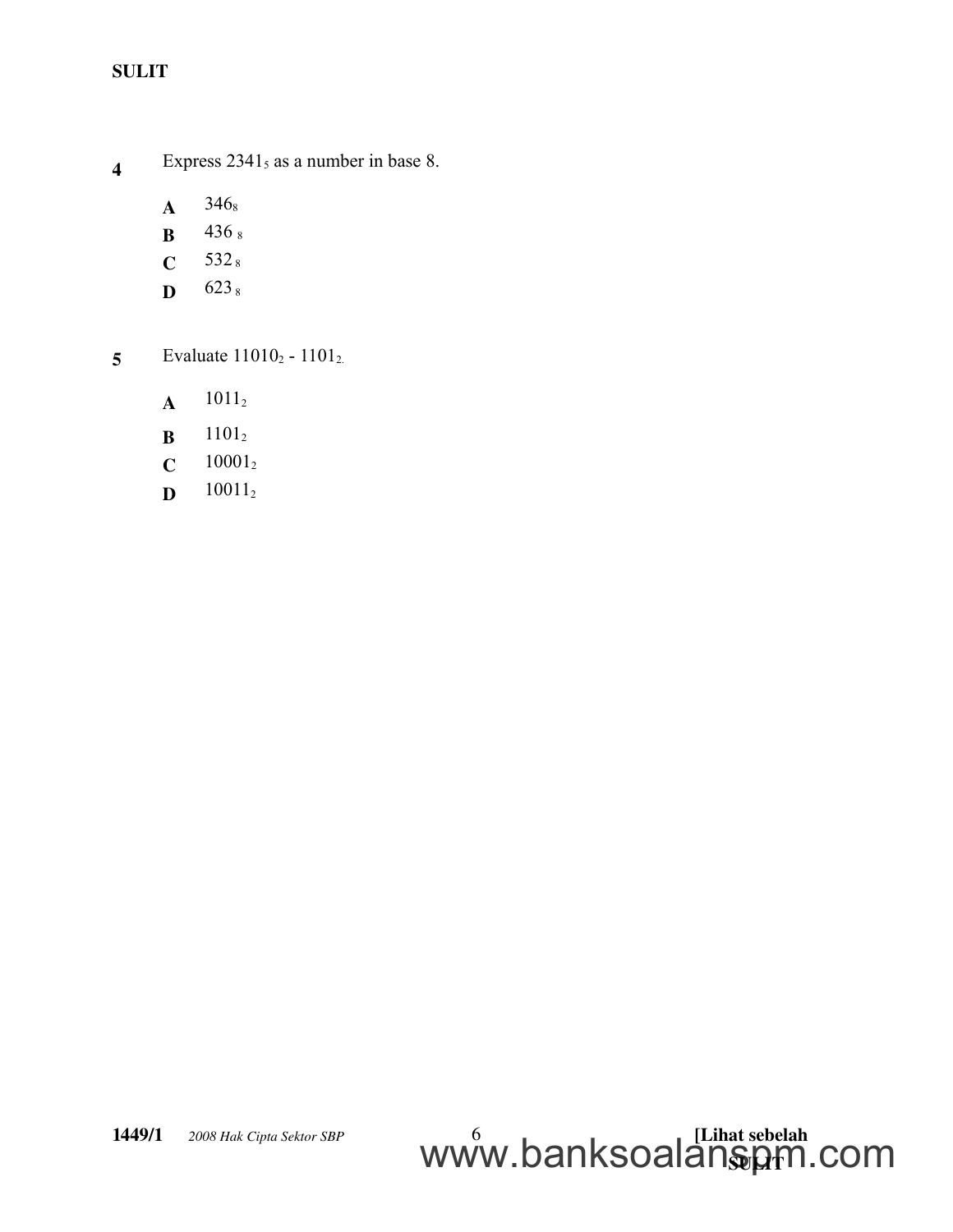6 In Diagram 1, *PRS* and *QRU* are straight lines.



Diagram 1

Find the value of *x*.

- $A$  95°
- $B$  100<sup>o</sup>
- $C$  105°
- $\mathbf{D}$  110<sup>o</sup>

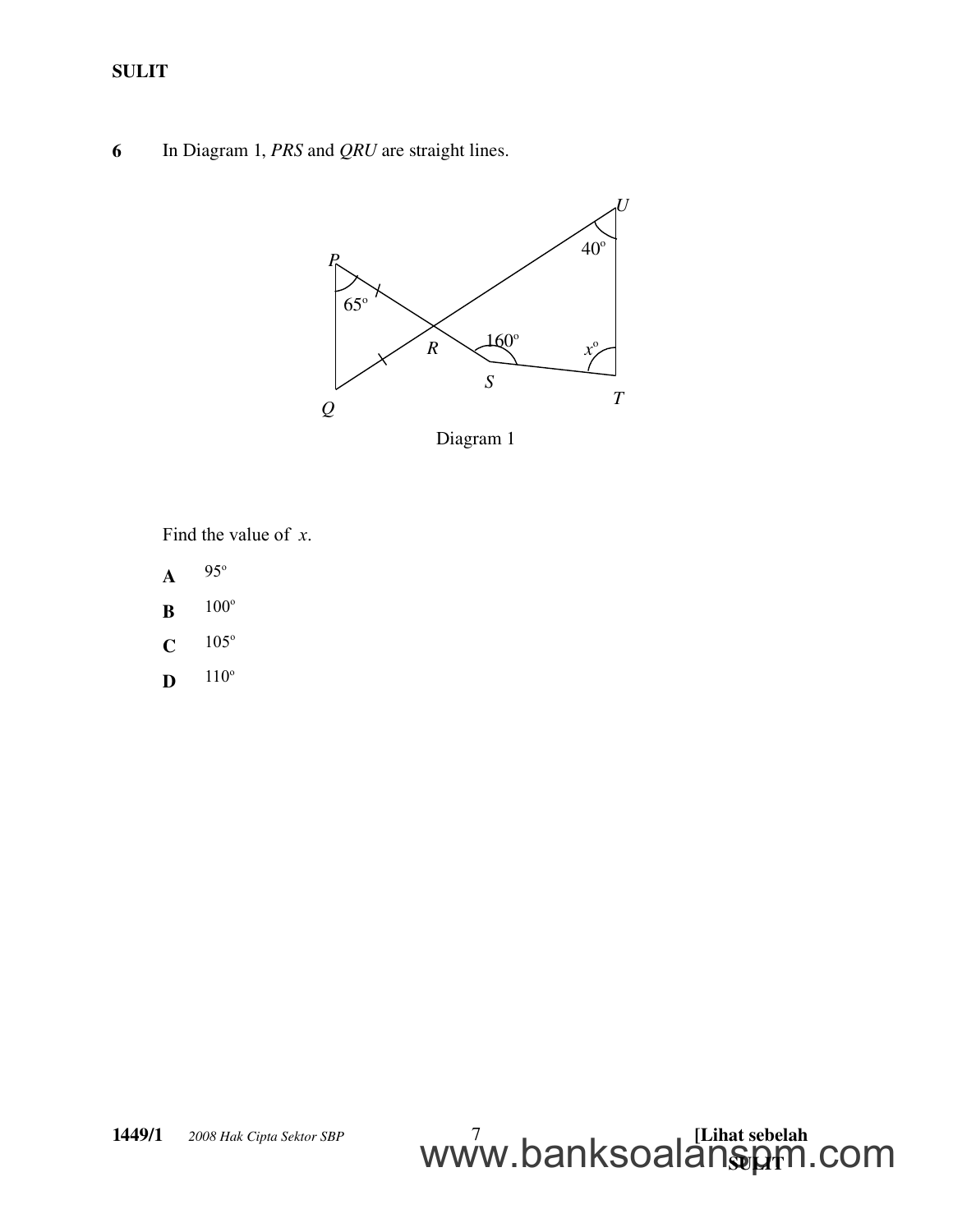7 In Diagram 2, *PQRSUV* is a regular hexagon . *PUT* and *RST* are straight lines.



Diagram 1

Find the value  $x + y$ 

- $A$  170<sup>o</sup>
- $B$  180<sup>o</sup>
- $C$  190<sup>o</sup>
- $\mathbf{D}$  200<sup>o</sup>

#### **1449/1**  $\oslash$  2008 Hak Cipta Sektor SBP  $\qquad \qquad \qquad 8$ <u>WWW.DalinoUalalistyh</u> www.banksoalanspm.com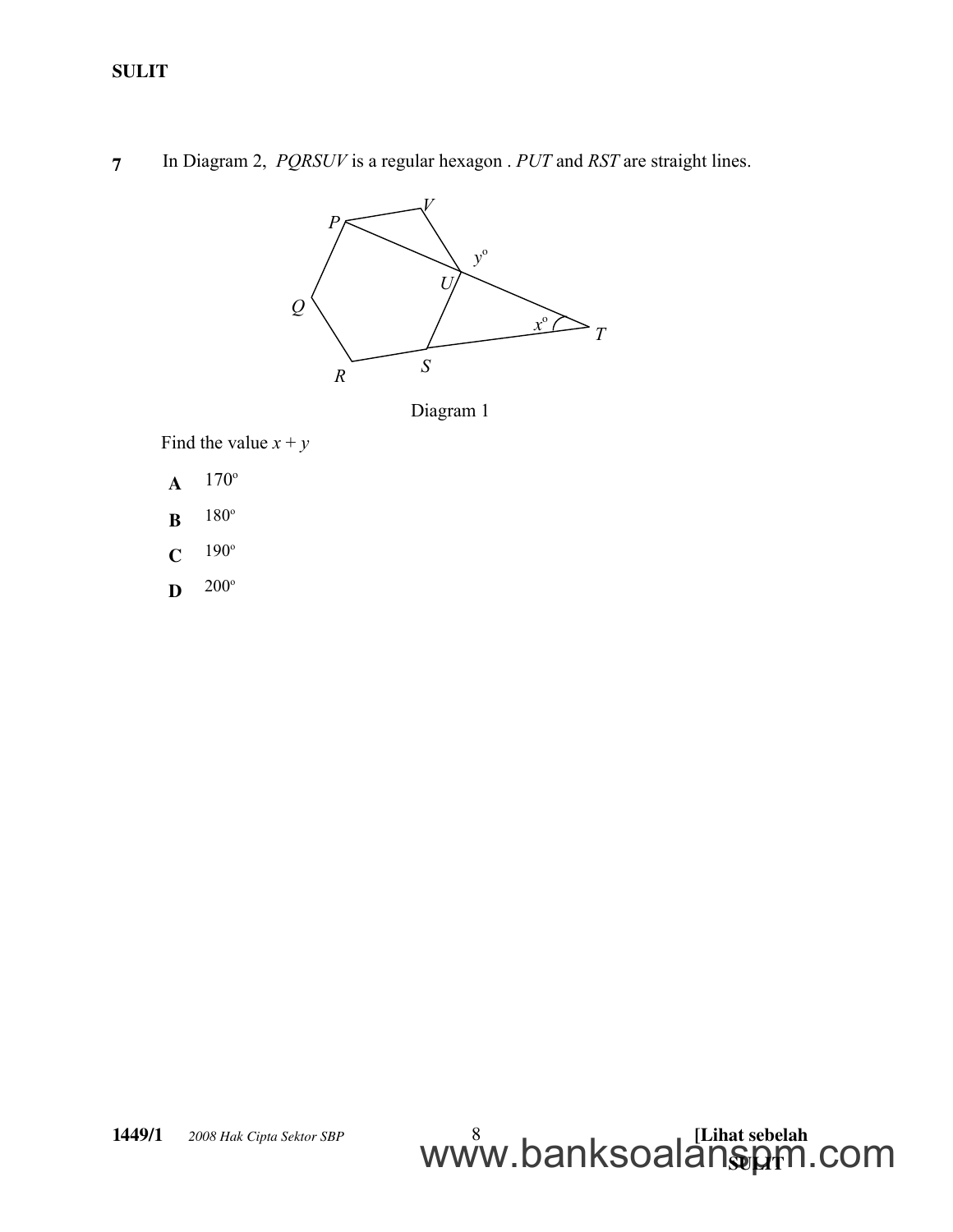8 Diagram 3 shows a circle with centre *O* and *TPQ* as a tangent to the circle at *P*. Given that *SRQ* is a straight line.



Diagram 3

Find the value of *x.*

- A 20
- **B** 30
- $C$  40
- D 50
- 9 Diagram 4 shows five quadrilaterals.



Diagram 4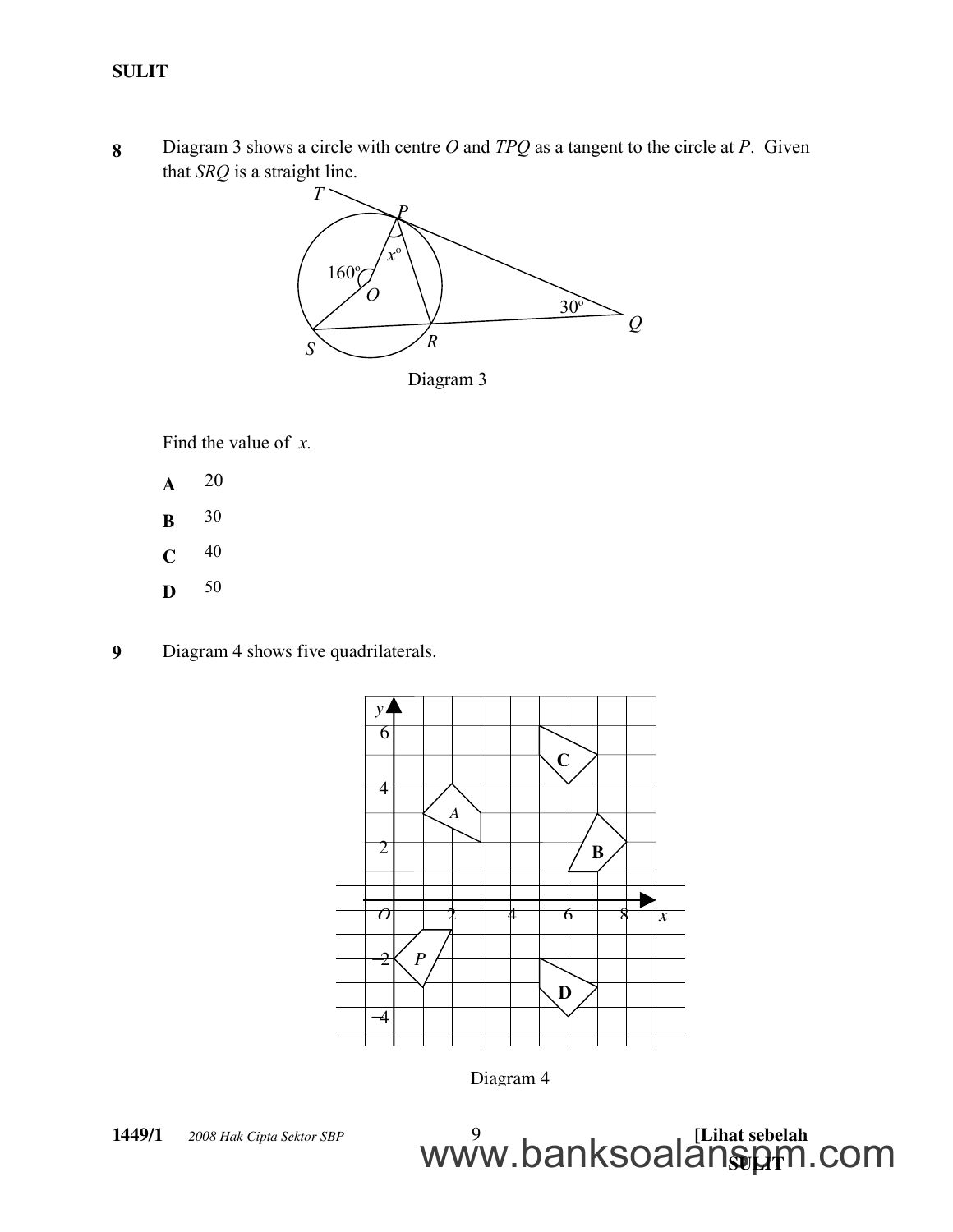Which of the quadrilateral **A**, **B**, **C** or **D** is the image of quadrilateral *P* under a rotation of 90 anticlockwise about the center (4, 0) ?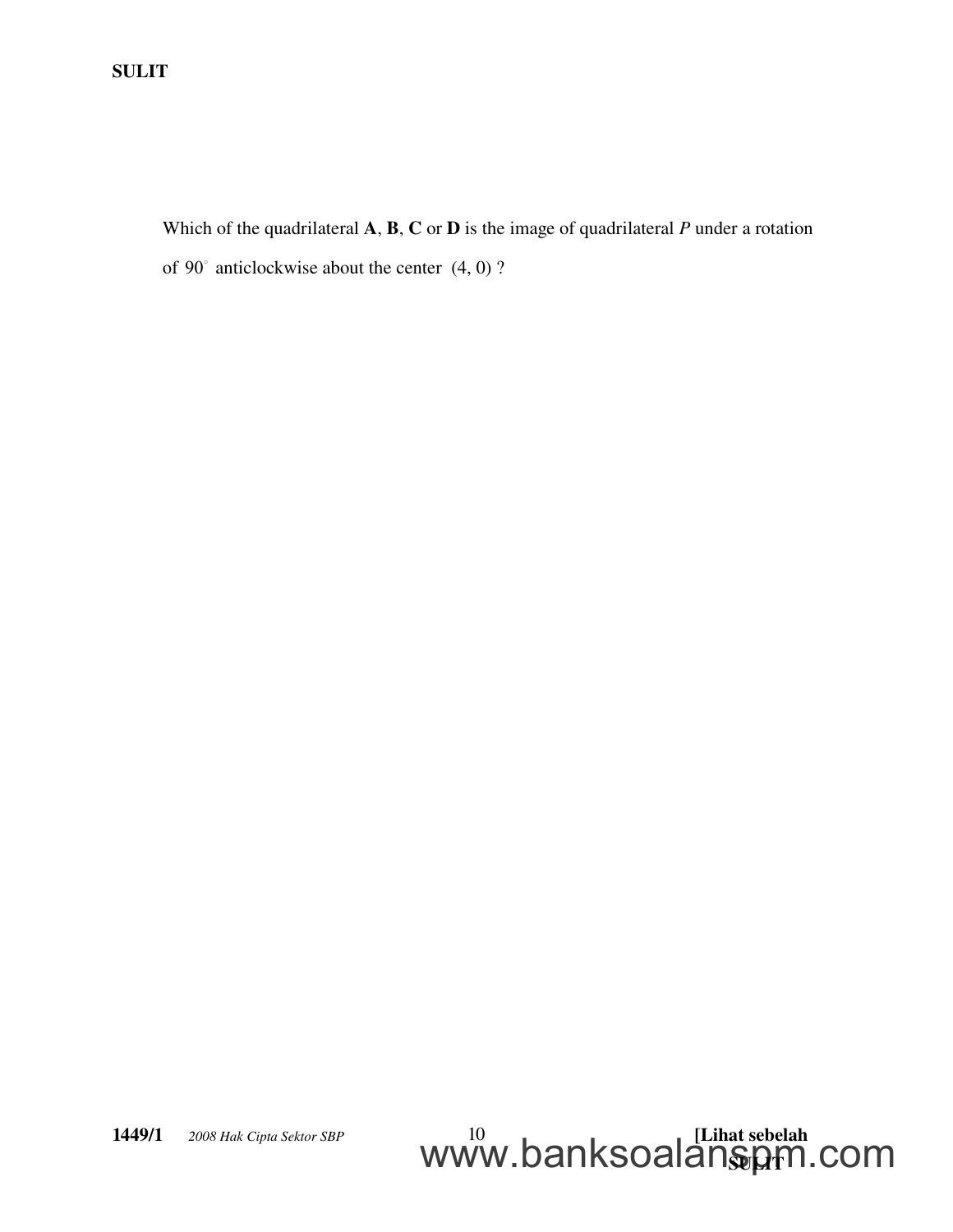<sup>10</sup> Diagram 5 shows a triangle *JKL*.



Diagram 5

An enlargement maps ∆*JKL* onto ∆*JQR*. Given that the coordinates of *Q* are (*m*, 0). Which of the following information relates correctly to the transformation?

|             | Value of <i>m</i> | Coordinates of point $R$ |  |  |
|-------------|-------------------|--------------------------|--|--|
| $\mathbf A$ | $-2$              | (2, 8)                   |  |  |
| B           |                   | (1, 6)                   |  |  |
| $\mathbf C$ |                   | (2, 5)                   |  |  |
| Ð           |                   | (2, 6)                   |  |  |

**1449/1**  $\odot$  2008 Hak Cipta Sektor SBP  $\qquad \qquad 11$ <u>WWW.DalinoUalalistyh</u> www.banksoalanspm.com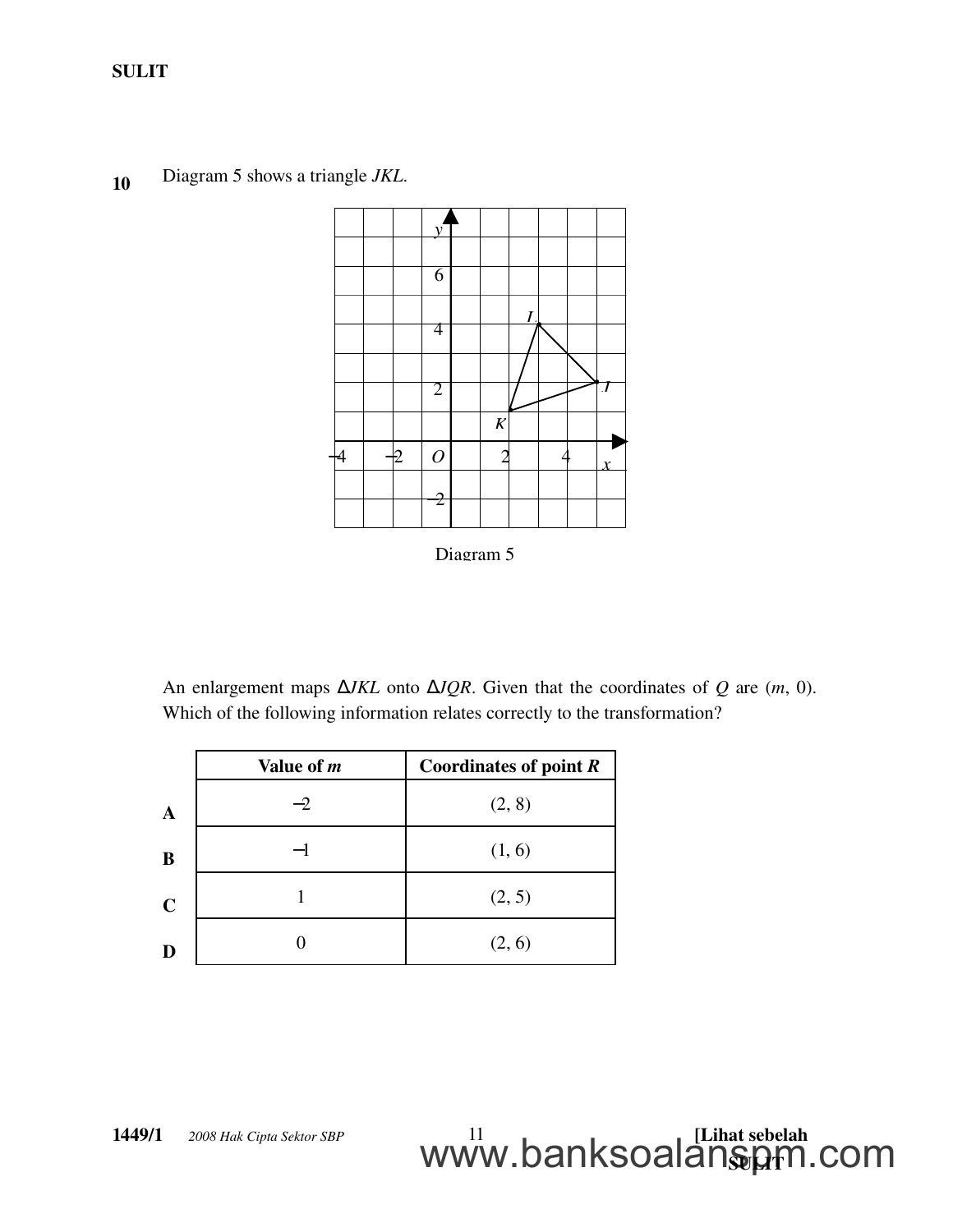

Diagram \*

11 In Diagram 6, *O* is the center of circle *ABCDE*.



Diagram 6

Find the value of sin  $\alpha$ .



- C −0.2
- D 0.2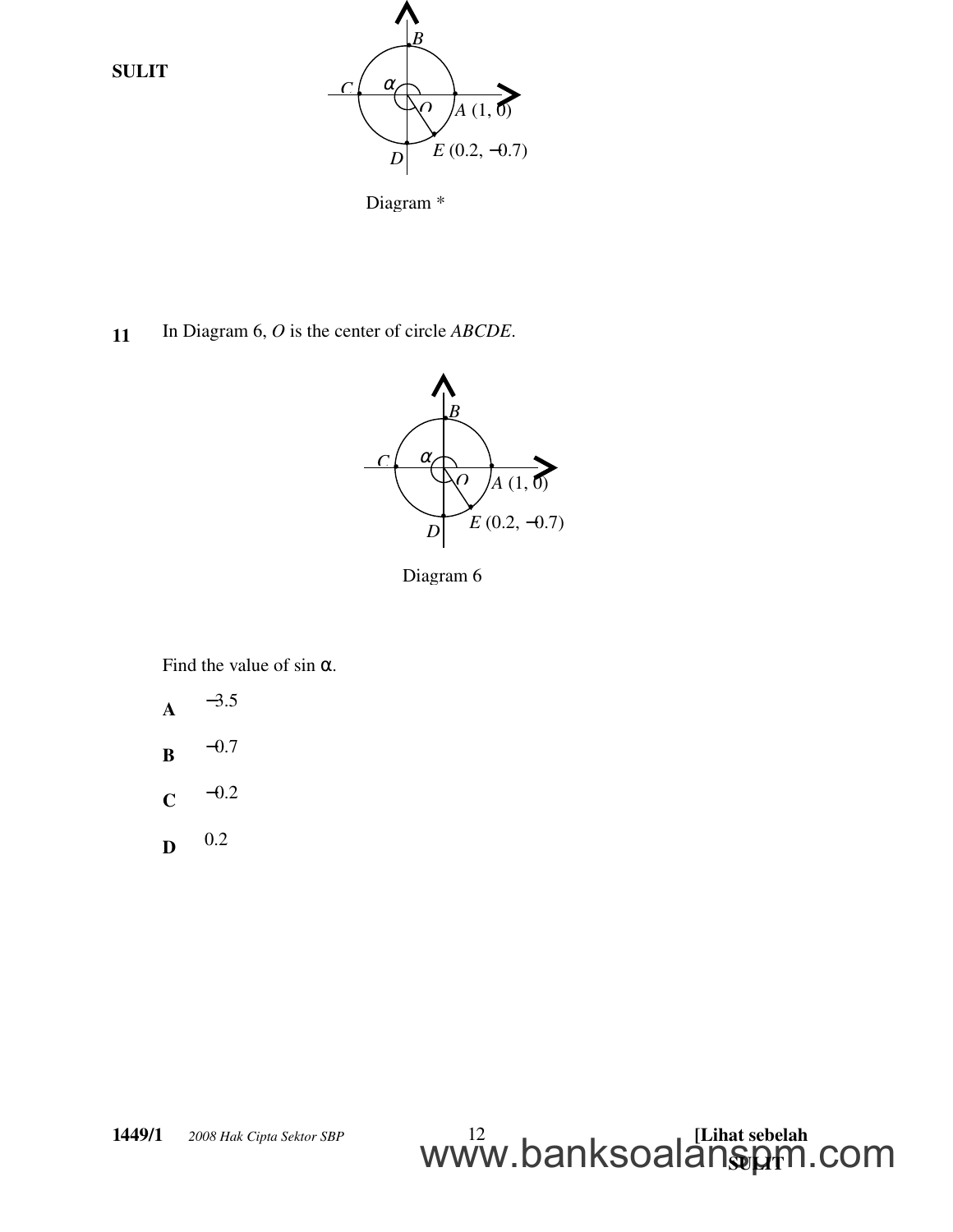12 Diagram 7 shows a rectangle *JKLM*.



Given that the ratio of *LN* : *LM* = 2 : 3. Calculate the value of cos  $\angle$  *LNJ*. Diagram 7

<u>WWW.DalinoUalalistyh</u>

www.banksoalanspm.com

A 3 5 B 4 9  $\mathbf{C}$ 3 5  $\overline{a}$ D 4 5  $\overline{\phantom{0}}$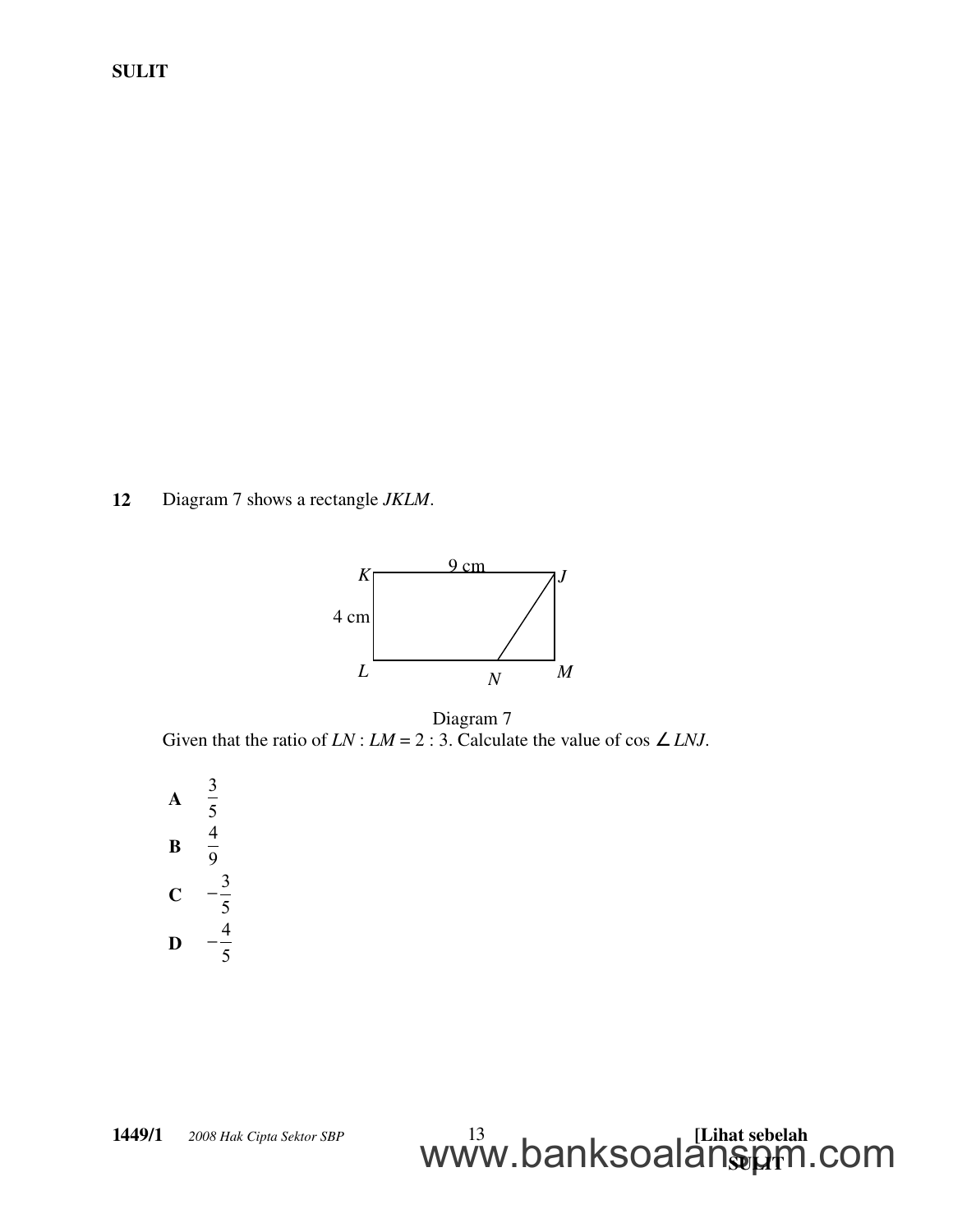13 Diagram 8 shows the graph of  $y = 5x^n$ .



Find the value of *s*.

- A 10
- **B** 5
- $C \t2$
- 5
- D

2

#### **1449/1**  $\odot$  2008 Hak Cipta Sektor SBP  $\qquad \qquad 14$   $\qquad \qquad$   $\qquad \qquad$  [Lihat sebelah <u>WWW.DalinoUalalistyh</u> www.banksoalanspm.com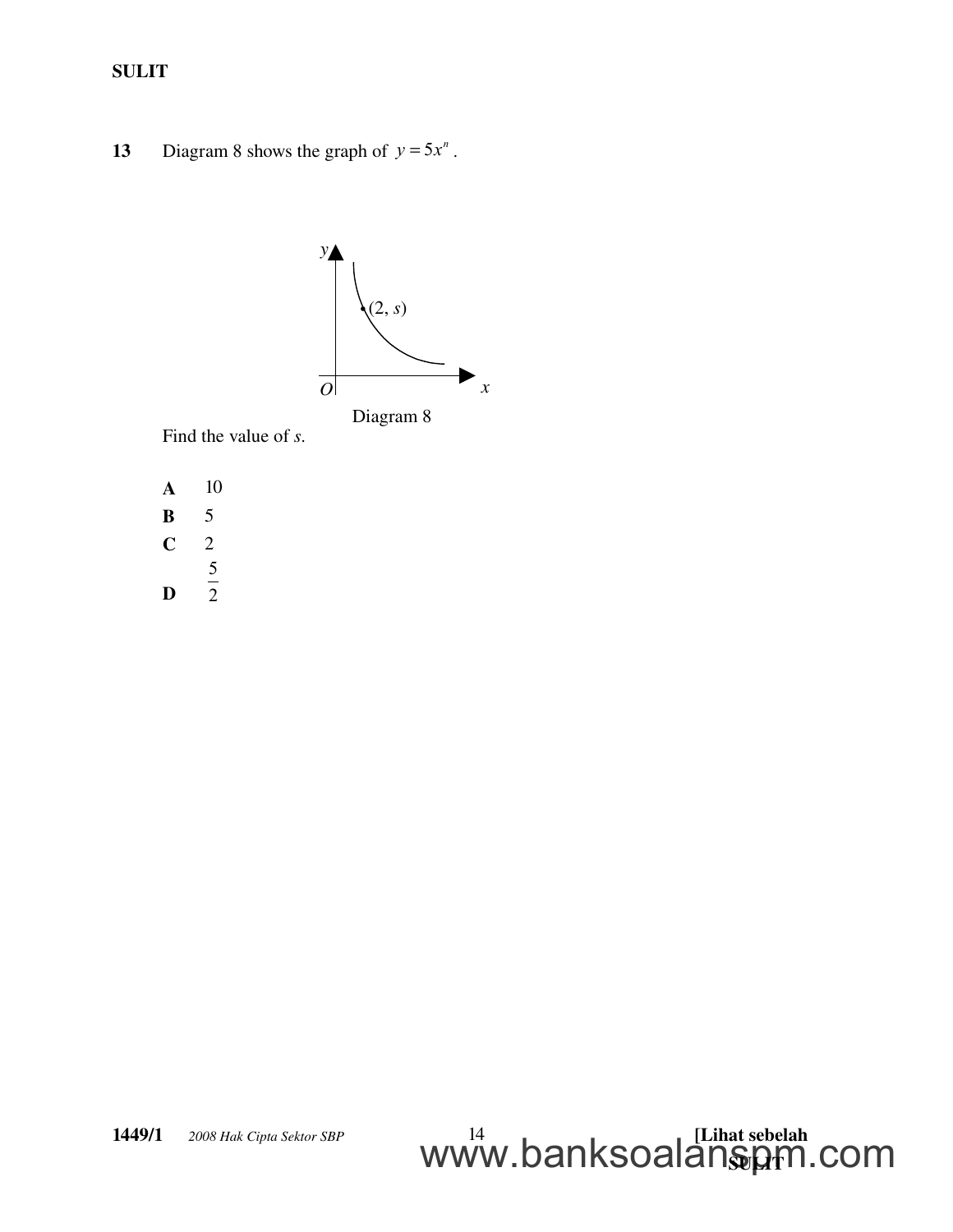14 Points *J* and *K* lie on a horizontal plane. The bearing of *J* from *K* is 23 following diagram shows the positions of *J* and *K*?

A



C





 $1449/1\degree$   $\degree$  2008 Hak Cipta Sector SBP  $15$   $\degree$ www.balinoualalisty. www.banksoalanspm.com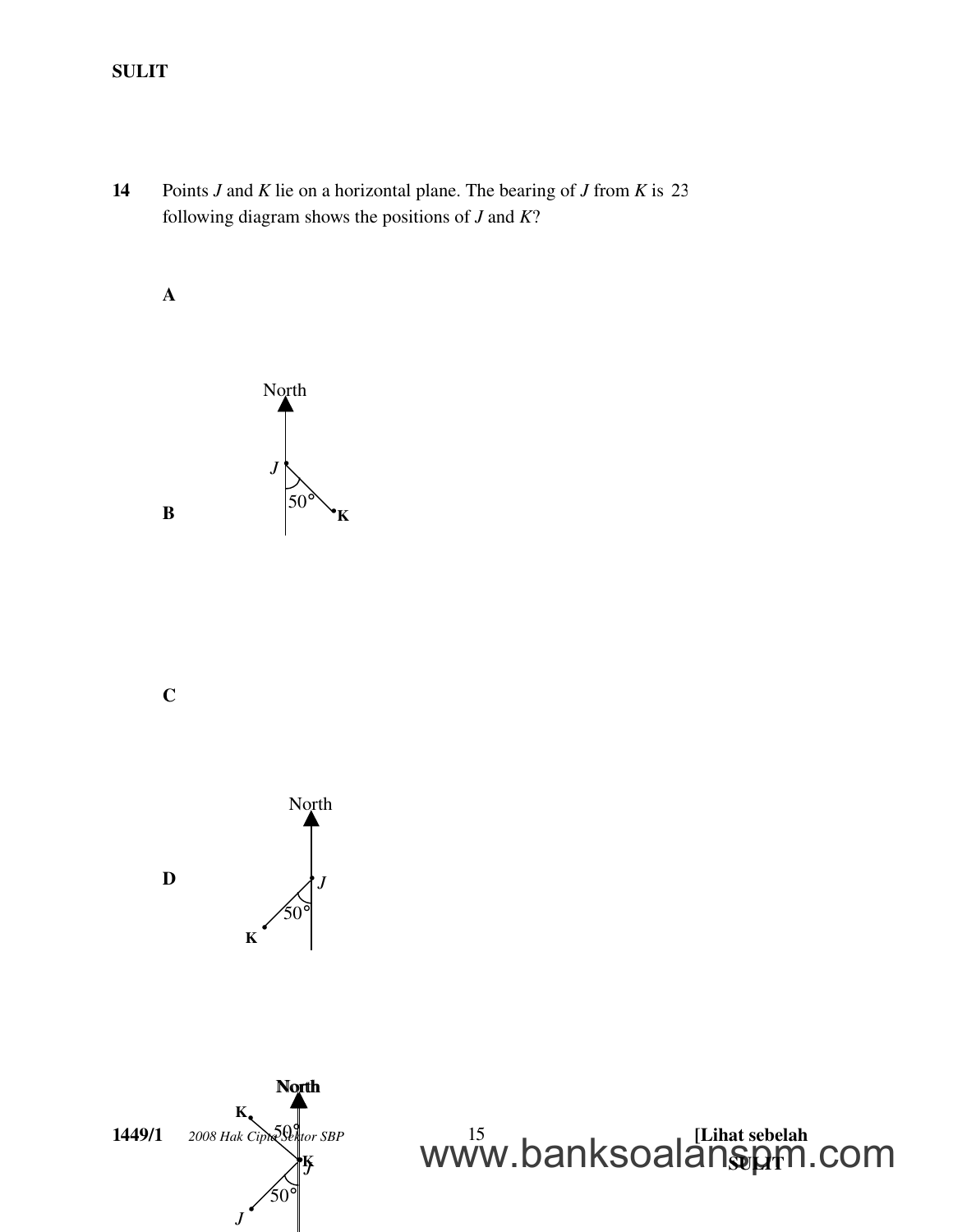

15 Which of the following graphs represents  $y = ax^2 + c$ , where *a* and *c* are constants,  $a < 0$  and  $c > 0$ .

A



C

D



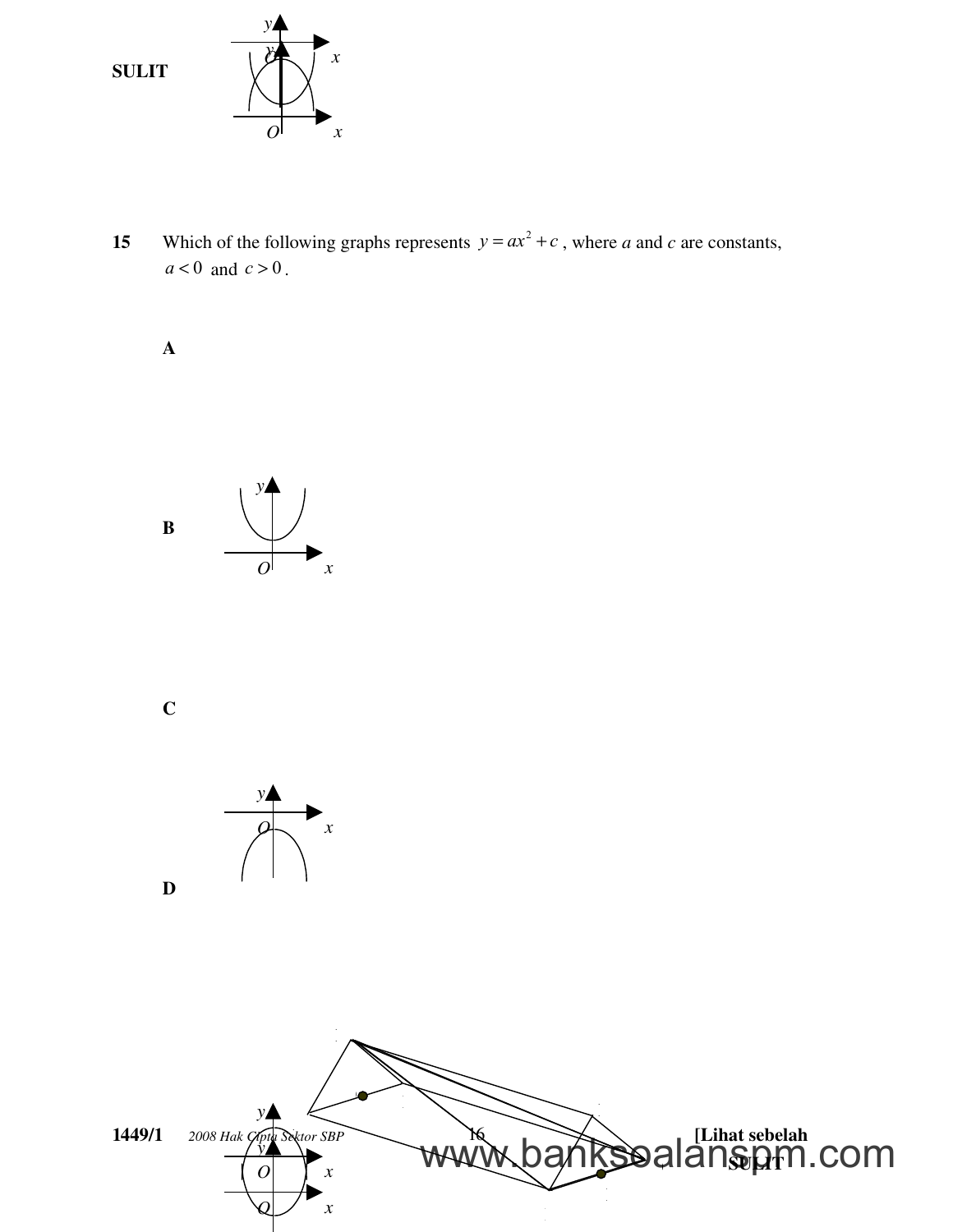16 Diagram 9 shows a cuboid with a horizontal base *PQRS*.



State the angle between the planes *WQV* and *WSRV*.

<u>WWW.DalinoUalalistyh</u>

www.banksoalanspm.com

| A           | $\angle QVR$ |
|-------------|--------------|
| B           | $\angle WQS$ |
| $\mathbf C$ | $\angle VQR$ |

**D** *WQP*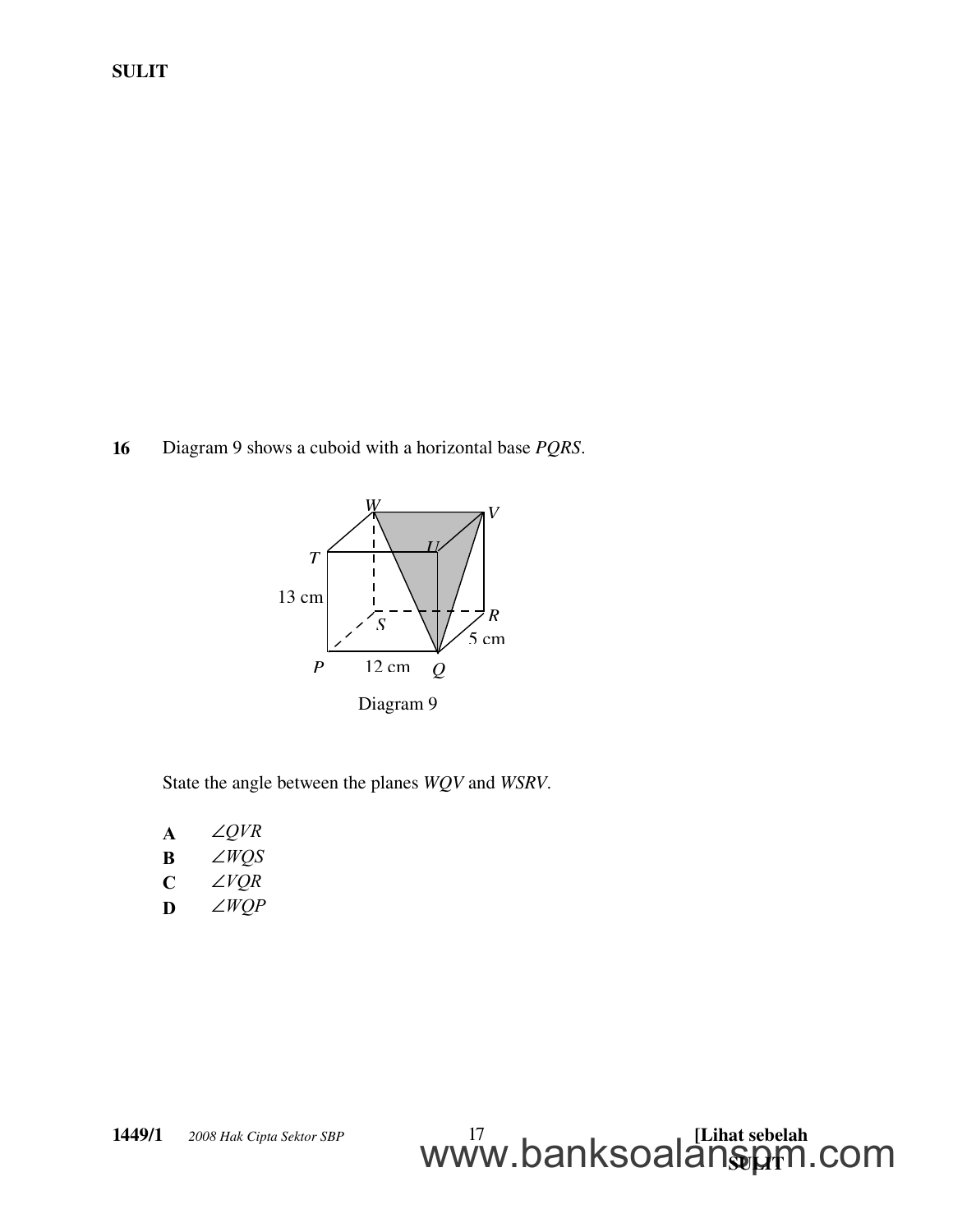17 Diagram 10 shows a right prism with rectangular base *PQRS*. Trapezium *PQUT*  is the uniform cross-section of the prism.



Diagram 10

Identify the angle between the line *RT* and the plane *TUQP*.

- A *TRP*
- **B**  $\angle RTS$
- C *QRT*
- D *QTR*

<u>WWW.DalinoUalalistyh</u>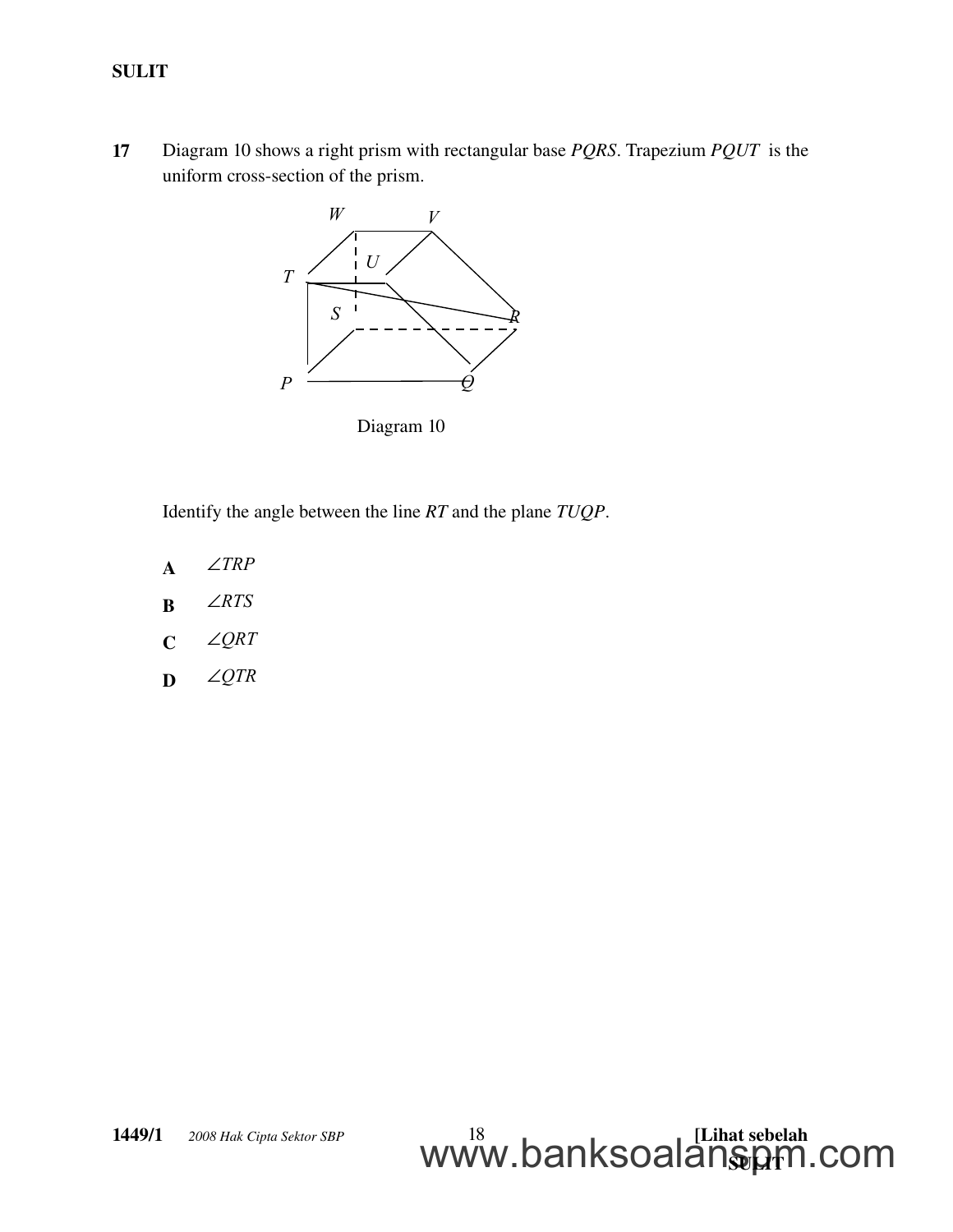18 Diagram 11 shows Nordin observing a kite which is flying vertically above point *L*. The horizontal distance between him and point *L* is 20 m.



Given that the angle of elevation of the kite from Nordin is 15°. Find the vertical height, *h*, in m, of the kite.

- **A** 5.36
- **B** 6.86
- **C** 74.64
- **D** 76.14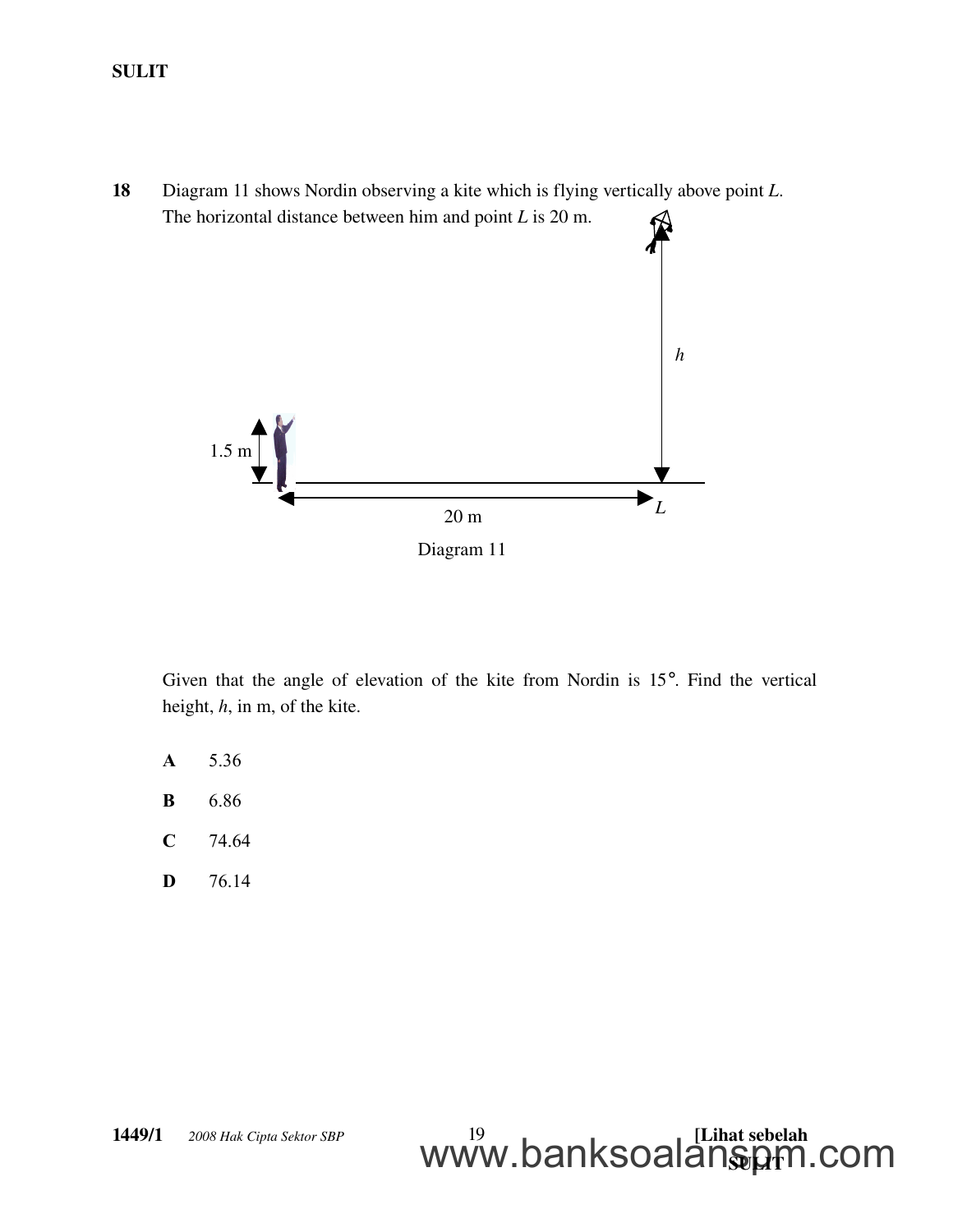19 Express  $\frac{1}{12p} - \frac{1}{4p^2}$ 11  $3(2-p)$  $12p \t 4p$ *p p p*  $-\frac{3(2-p)}{4r^2}$  as a single fraction in its simplest form.

**A** 
$$
\frac{10p-9}{6p^2}
$$
  
\n**B** 
$$
\frac{p-9}{6p^2}
$$
  
\n**C** 
$$
\frac{3p-2}{3p^2}
$$
  
\n**D** 
$$
\frac{4p-3}{3p^2}
$$

20

$$
(x - y)^2 - (x^2 + y^2) =
$$

$$
A \quad -2xy
$$

$$
\mathbf{B} = -2y^2
$$
  

$$
\mathbf{C} = -2xy
$$

$$
\begin{array}{cc}\n\mathbf{C} & -2xy - 2y^2 \\
\mathbf{D} & -2xy + y^2\n\end{array}
$$

21 Given that express 
$$
h
$$
 in the terms of  $k$ .

**A** 
$$
\begin{array}{r} k^2 + 4 \\ 4 \\ \n \textbf{B} \\ \n \textbf{C} \\ \n (k+2)^2 \\ \n \textbf{D} \quad 2k^2 + 1 \n \end{array}
$$

$$
\text{www.banksoalam}_{\text{FDR}}^{\text{20}} \text{www.banksoalam}_{\text{FDR}}^{\text{Lihat sebelah}}
$$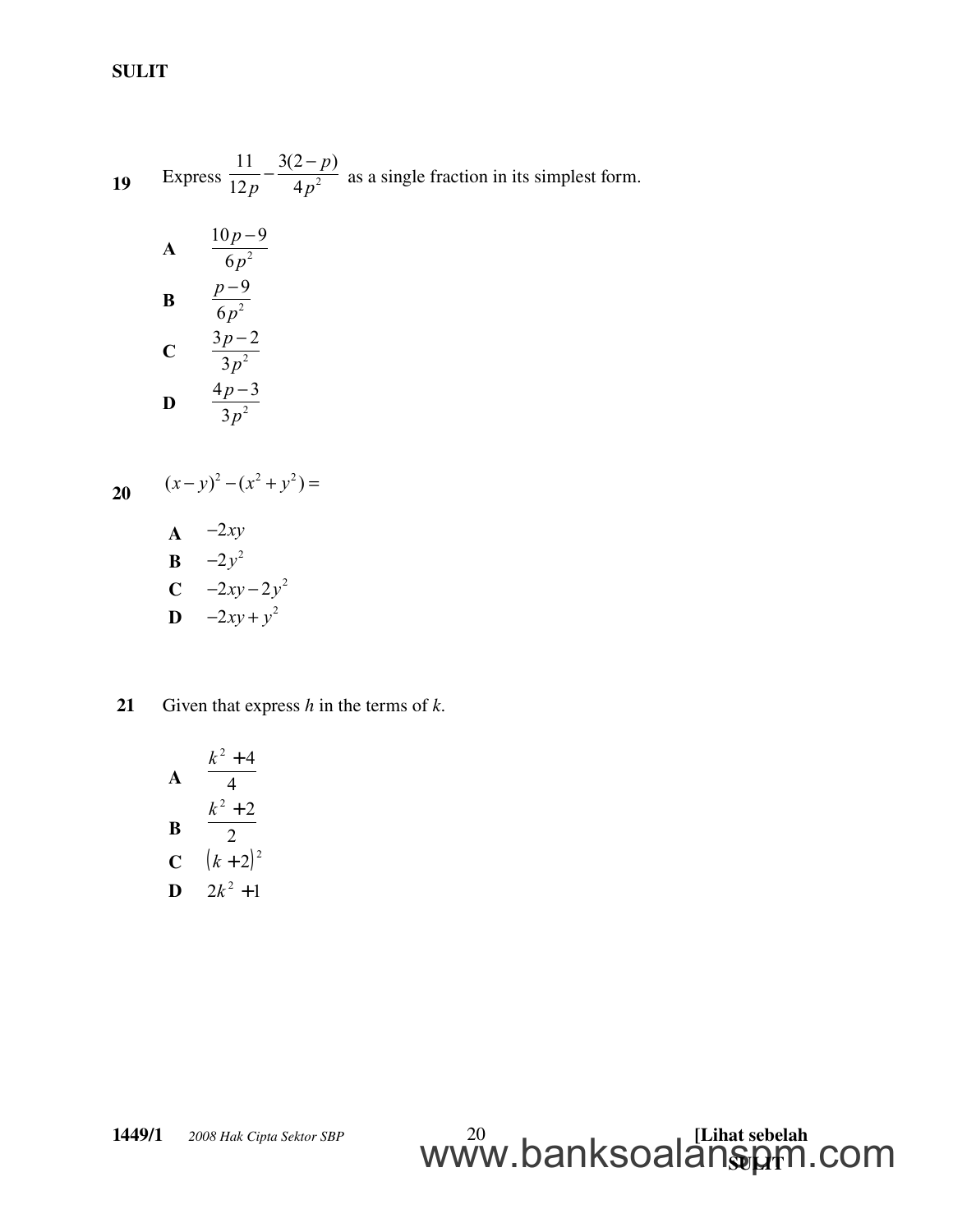22 Given that 
$$
\frac{2h+7}{3} = h+1
$$
 calculate the value of h.  
\n**A**  $\frac{-4}{5}$   
\n**B**  $\frac{6}{5}$   
\n**C** 6

 $\mathbf{D}$  4

23 Given that  $(2^{x})^{6} = (4^{2})^{2}$ . Find the value of *x*.

A 2 3 B 4 3  $C \quad 1$ D 8 3

24  $2q^0 \times q^2 \times (3q)^3 =$  $A = {6q}^5$ B **C**  $27q^5$ 

D 5 54*q*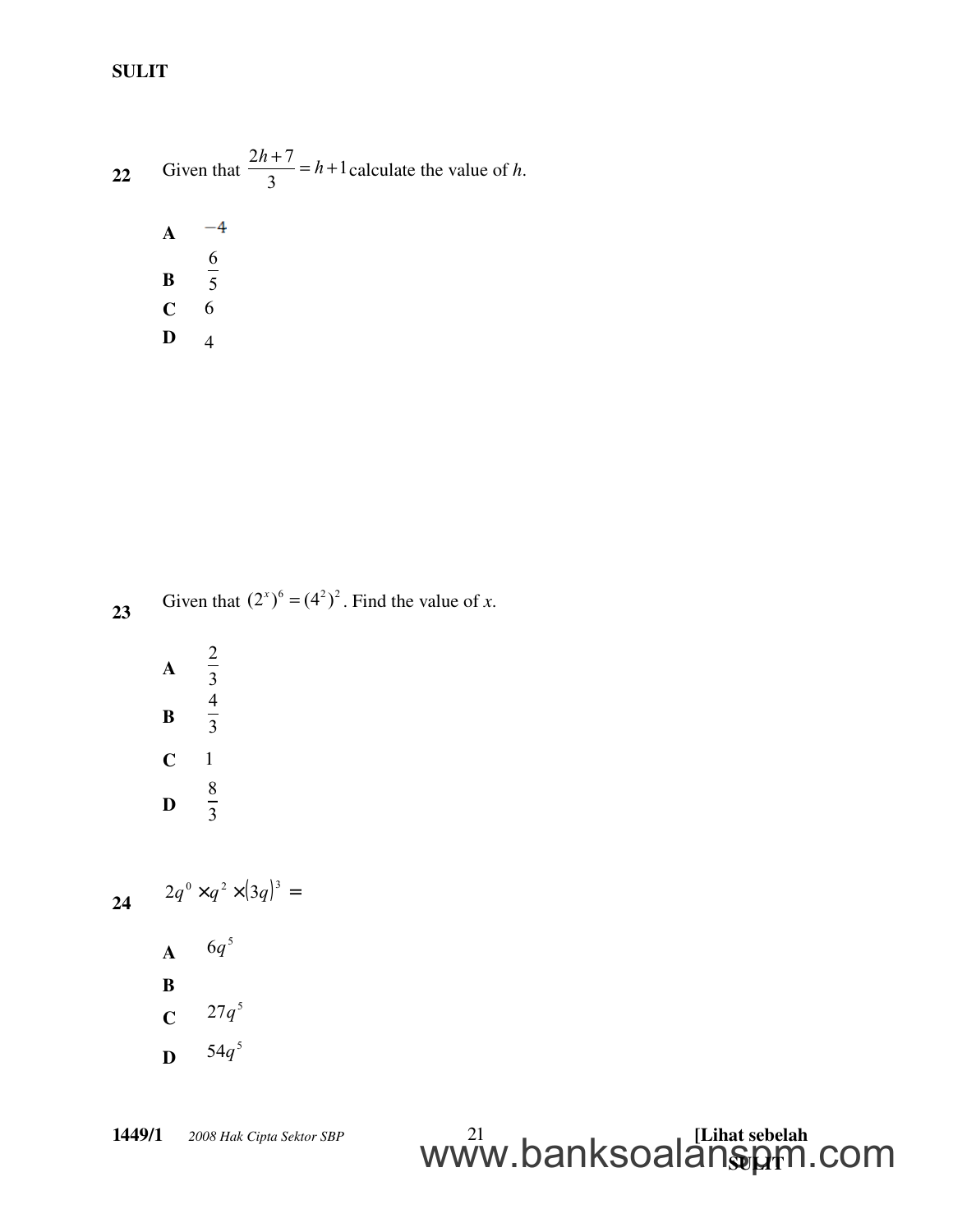25 List all the integers *x* which satisfy both the inequalities  $x + 3 < 2x - 3$  and  $x \le 9$ .

- $A$  7, 8, 9
- **B** 6, 7, 8
- $C = 8, 9, 10$
- $D = 5, 6, 7$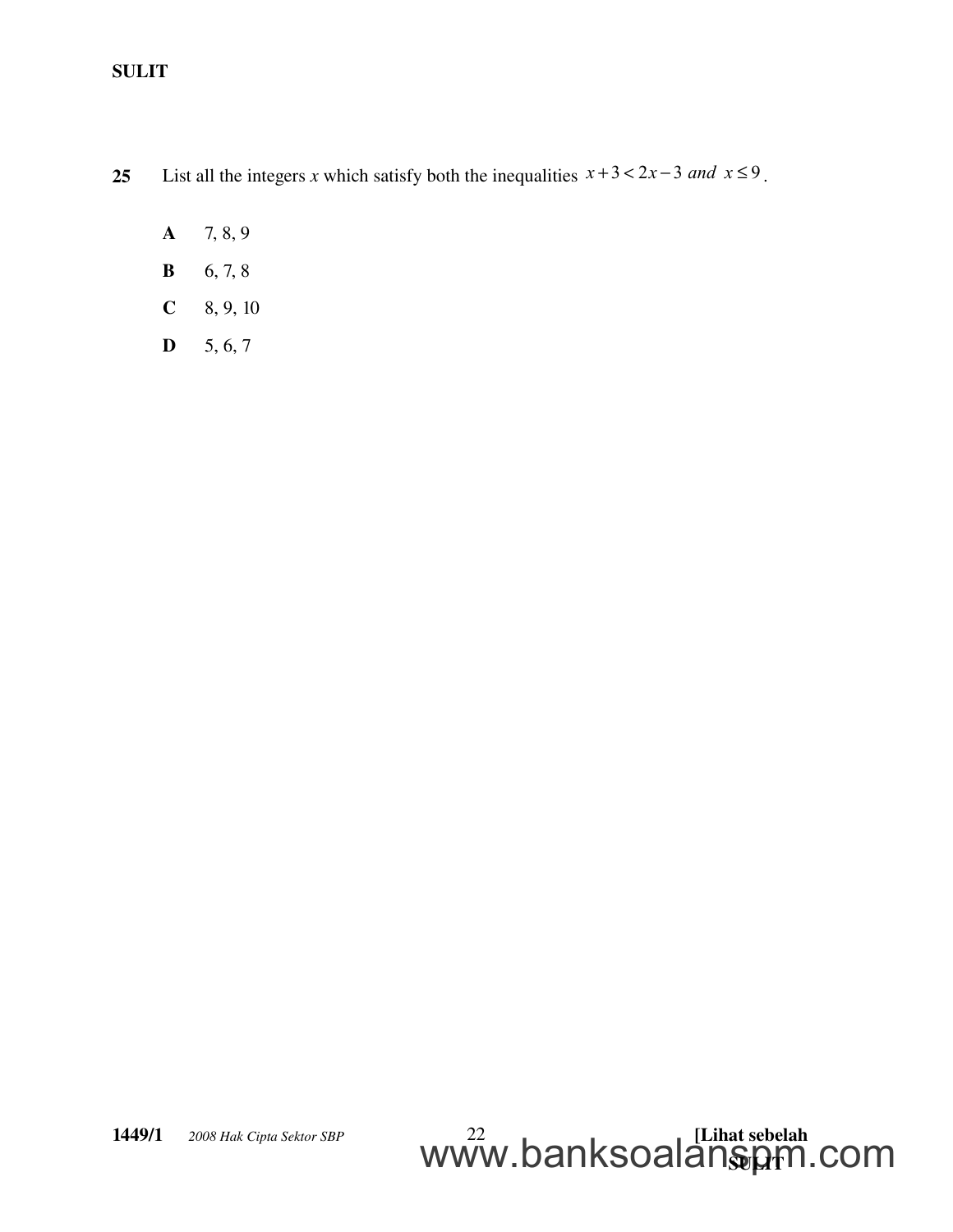26 Diagram 12 shows an incomplete line graph representing the number of car sold in the first six months of the year. The profit gained in March is RM 7000.00.



If the total profit for the first six months is RM45500.00, find the number of car sold in April.

<u>WWW.DalinoUalalistyh</u>

www.banksoalanspm.com

- **A** 14
- **B** 15
- $C = 16$
- **D** 17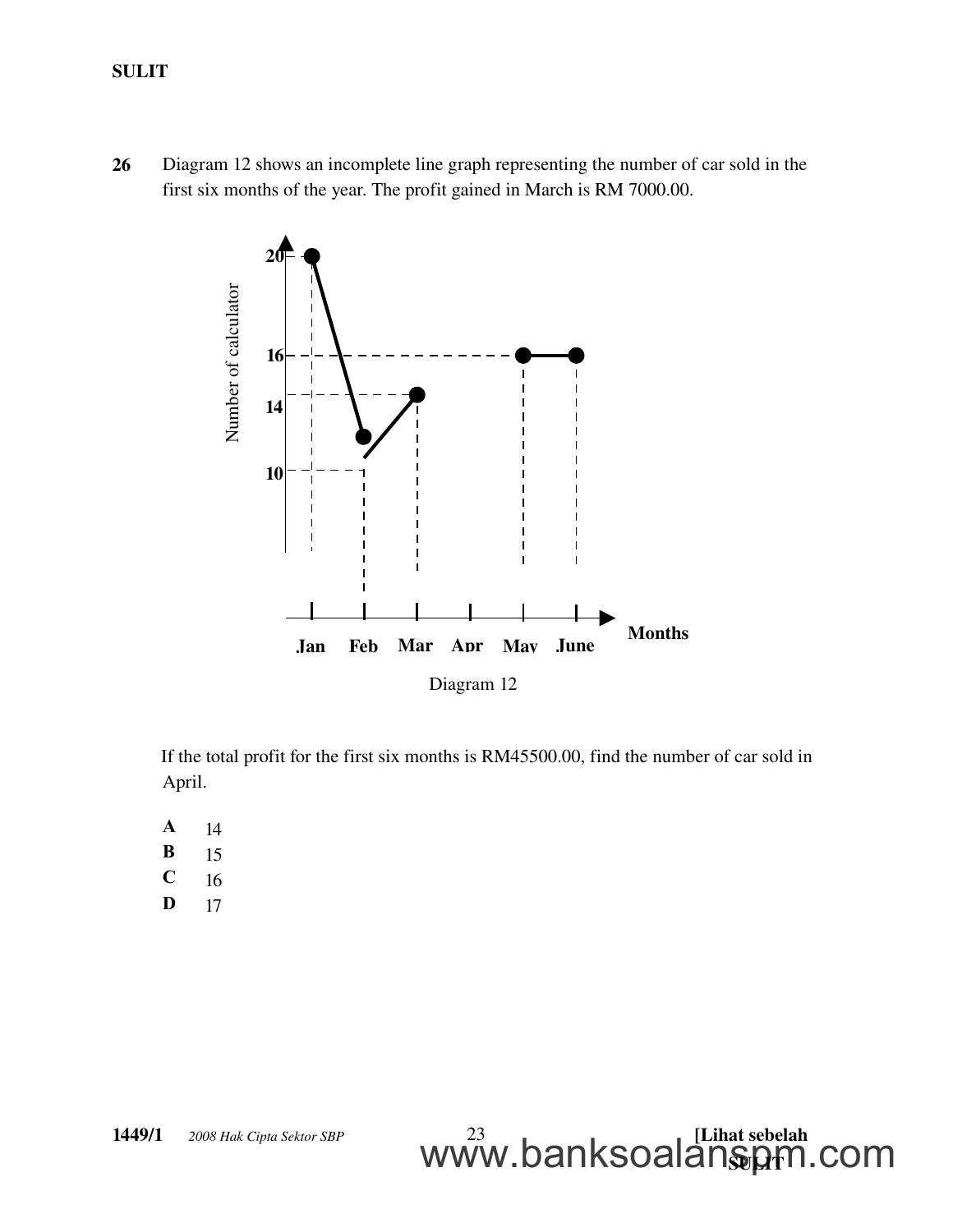27 Table 1 shows the number of pencils brought by a group of students to school.

| Number of pencils | Table |  |  |
|-------------------|-------|--|--|
| Frequency         |       |  |  |

The difference between the mode and the median of the data is

- A 0 B 4  $C \t1$
- D 6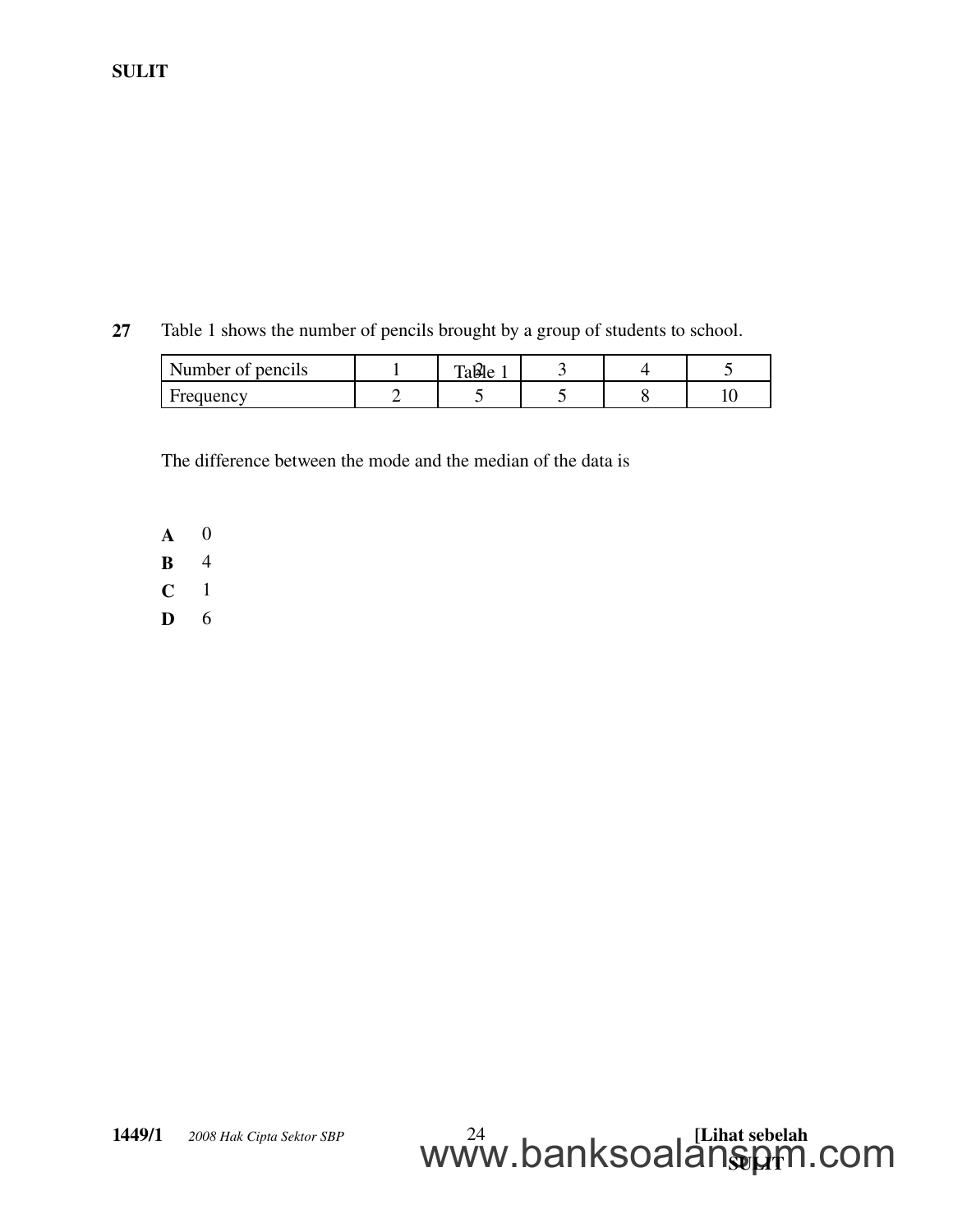.

28 Diagram 13 shows the universal set,  $\xi = R \cup S \cup T$ ,  $n(\xi) = 35$ ,  $n(S) = 17$ ,  $n(R \cap S) = 9$ and  $n(S \cap T) = 3$ 



Diagram 13

Find  $n(R'\cap T)$ 

- A 17
- B 18
- C 21
- D 26

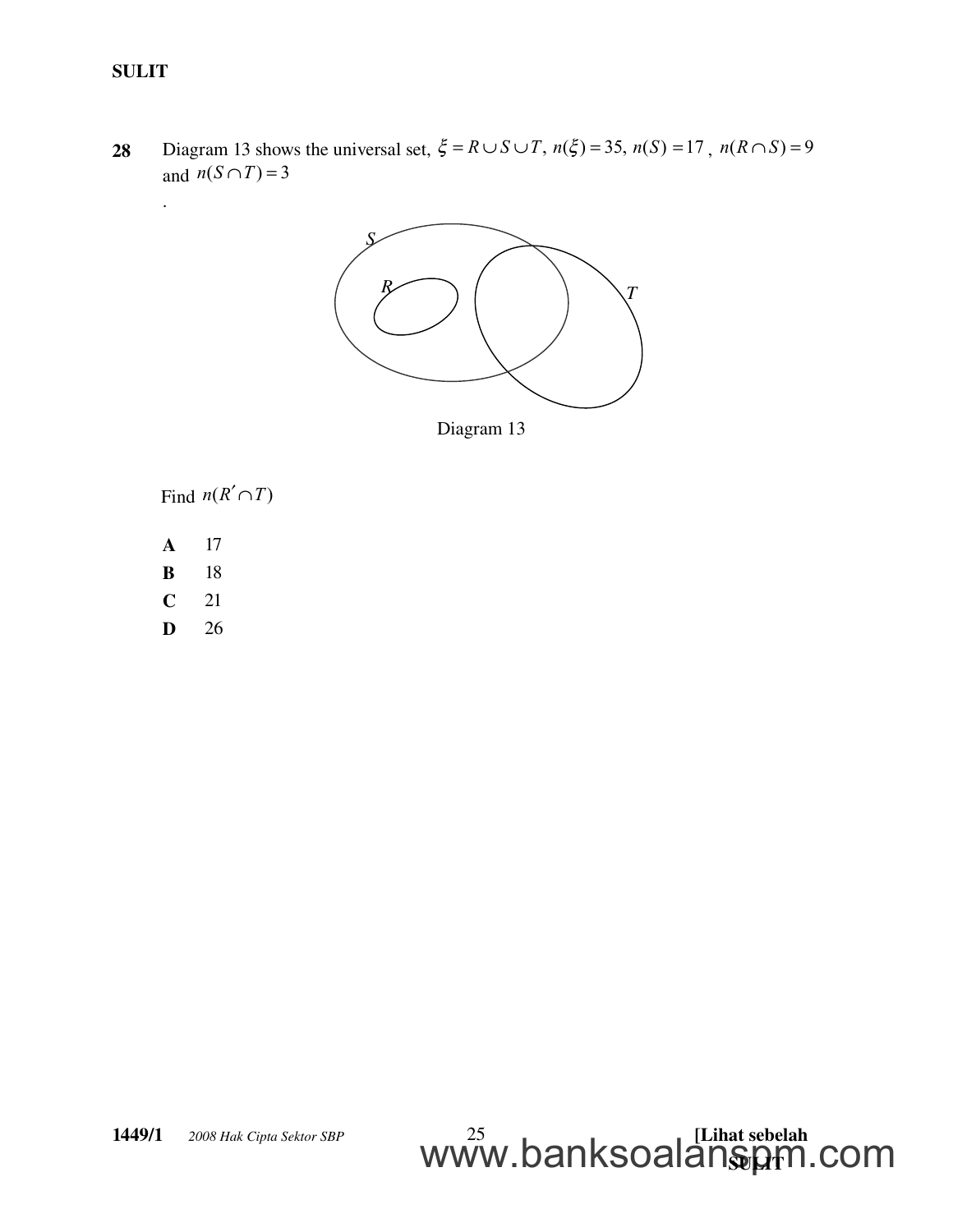29 Diagram 13 is a Venn diagram which shows the number of element of set *P*, *Q* and *R*.



Diagram 13

It is given that the universal set  $\xi = P \cup Q \cup R$  and  $n(Q) = n(P \cup R)$ , find the value of *x*.

- A 12
- **B** 13
- $C$  18
- D 20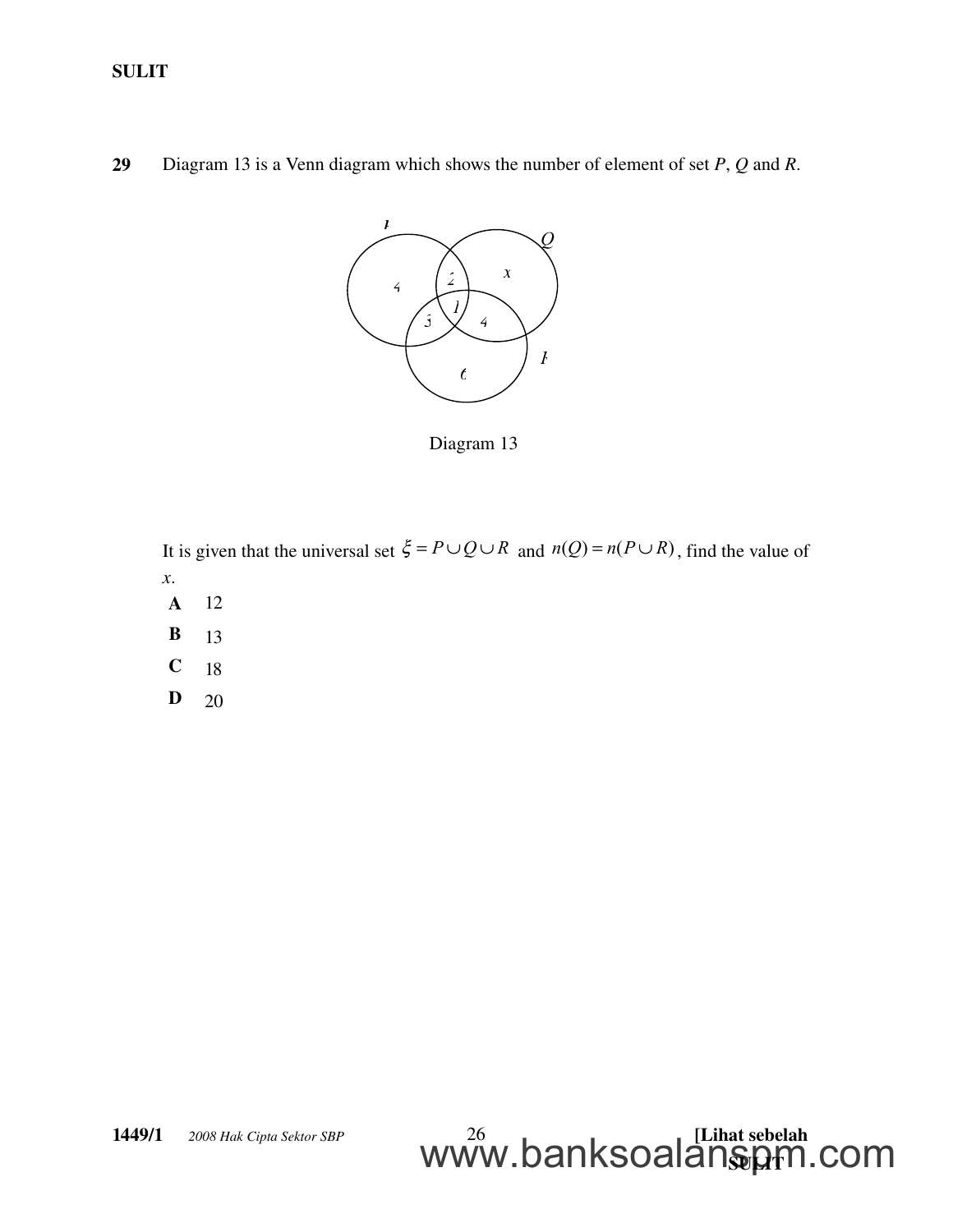

30 Diagram 14 is a Venn diagram which shows the universal set  $\xi = P \cup Q \cup R$ .

*P Q R*



Diagram 14

The shaded region in the Venn Diagram represent the set

- A  $(P \cap Q) \cap (Q \cap R)$
- $B \qquad (P \cup Q) \cap (Q \cup R)$
- $C \qquad (P \cup Q) \cup (Q \cup R)$
- $D \qquad (P \cap Q) \cup (Q \cap R)$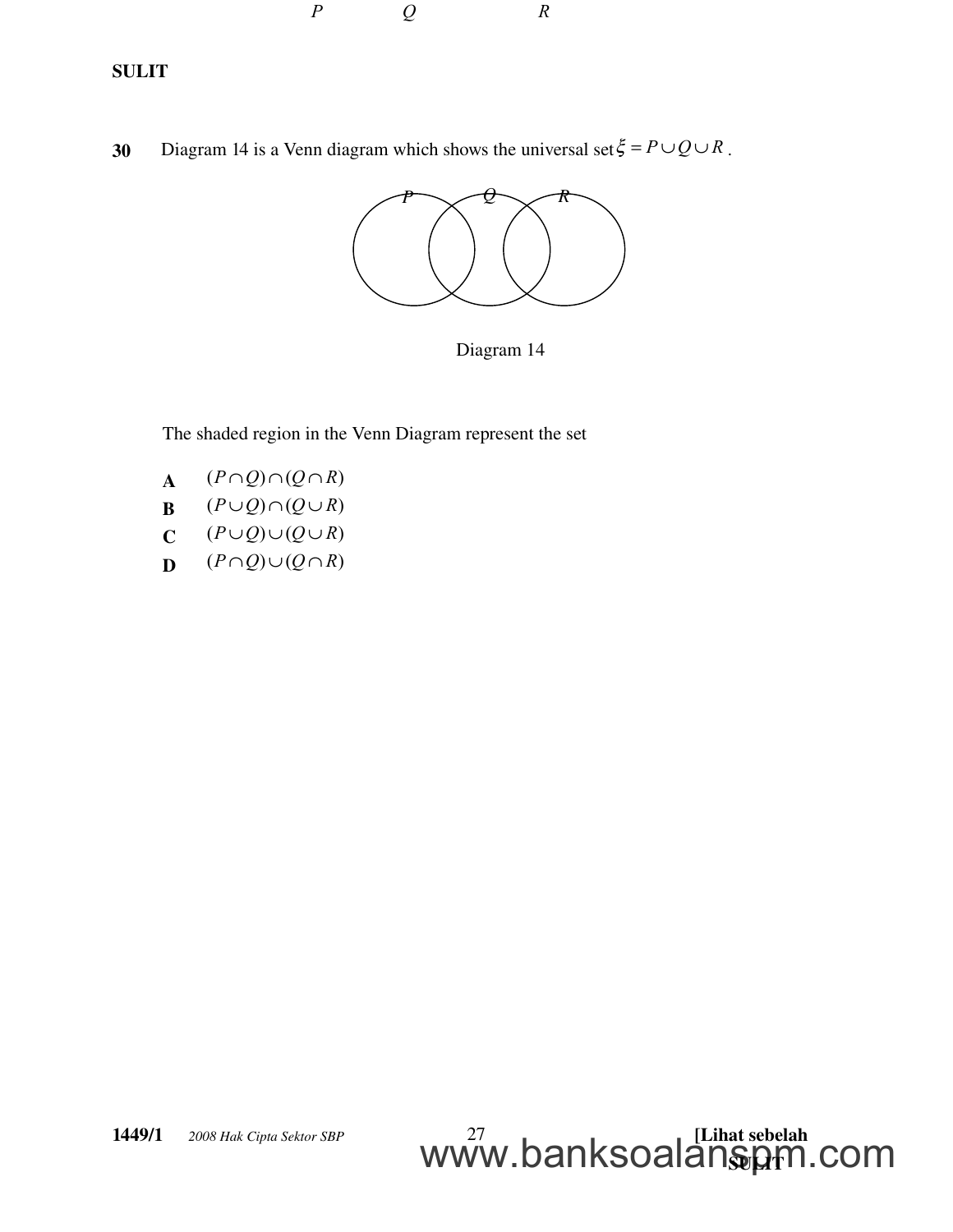31 In Diagram 15, *PQ* = 5 units and *OQ* = 2*OR*.



The equation of *QR* is

**A**  $1 \t3$  $2^{\degree}$  2  $y = \frac{1}{2}x -$ **B**  $2x - \frac{3}{5}$ 2  $y = 2x -$ **C**  $y = \frac{1}{2}x - 2$  $y = \frac{1}{2}x -$ **D**  $y = 2x - 2$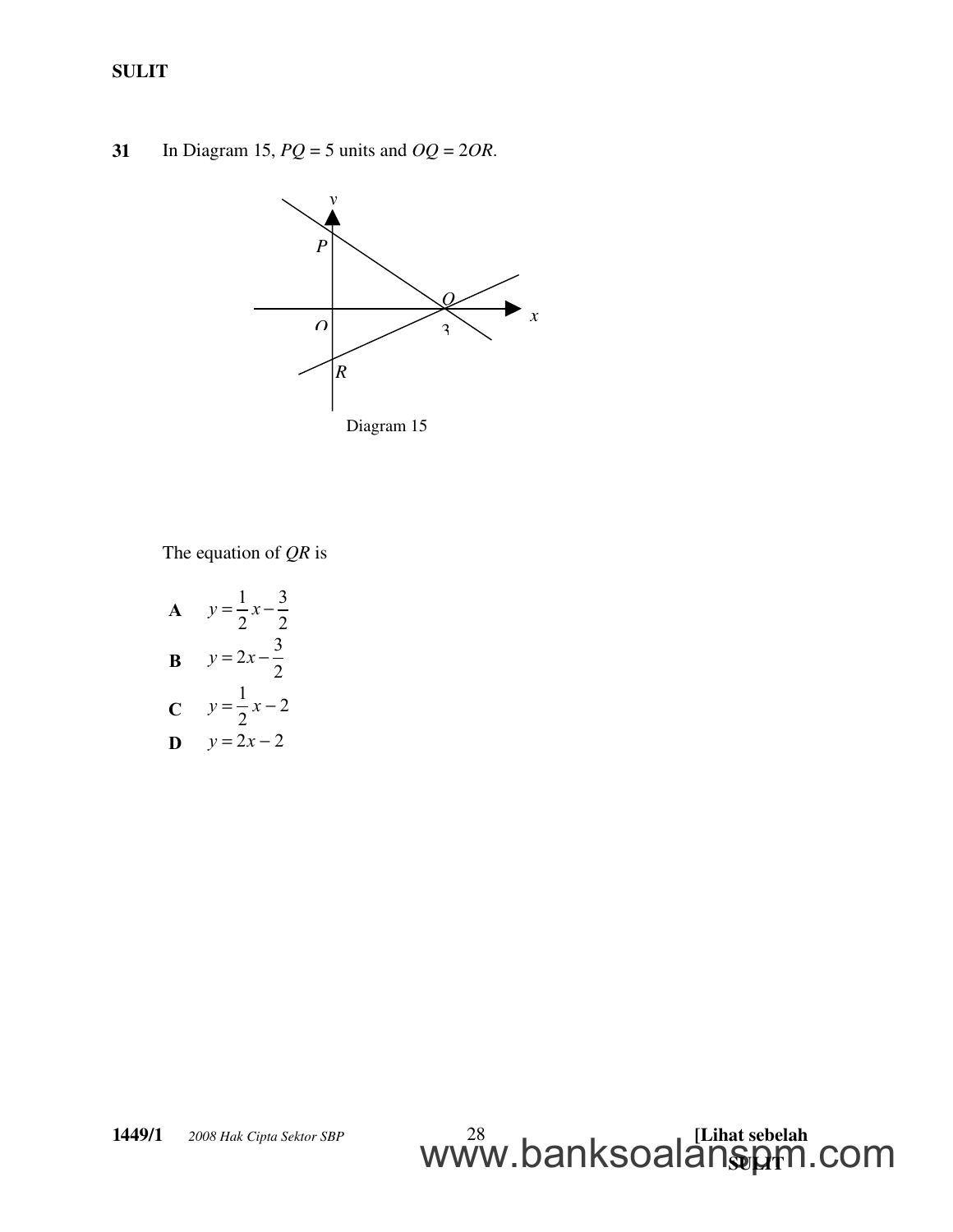32 In Diagram 16, *OEFG* is a parallelogram.



Diagram 16

If the equation of the line *OE* is  $y = \frac{1}{4}$  $y = \frac{1}{4}x$ , the *y*-intercept of line *FG* is

A 4 B 6 C 9 **D** 10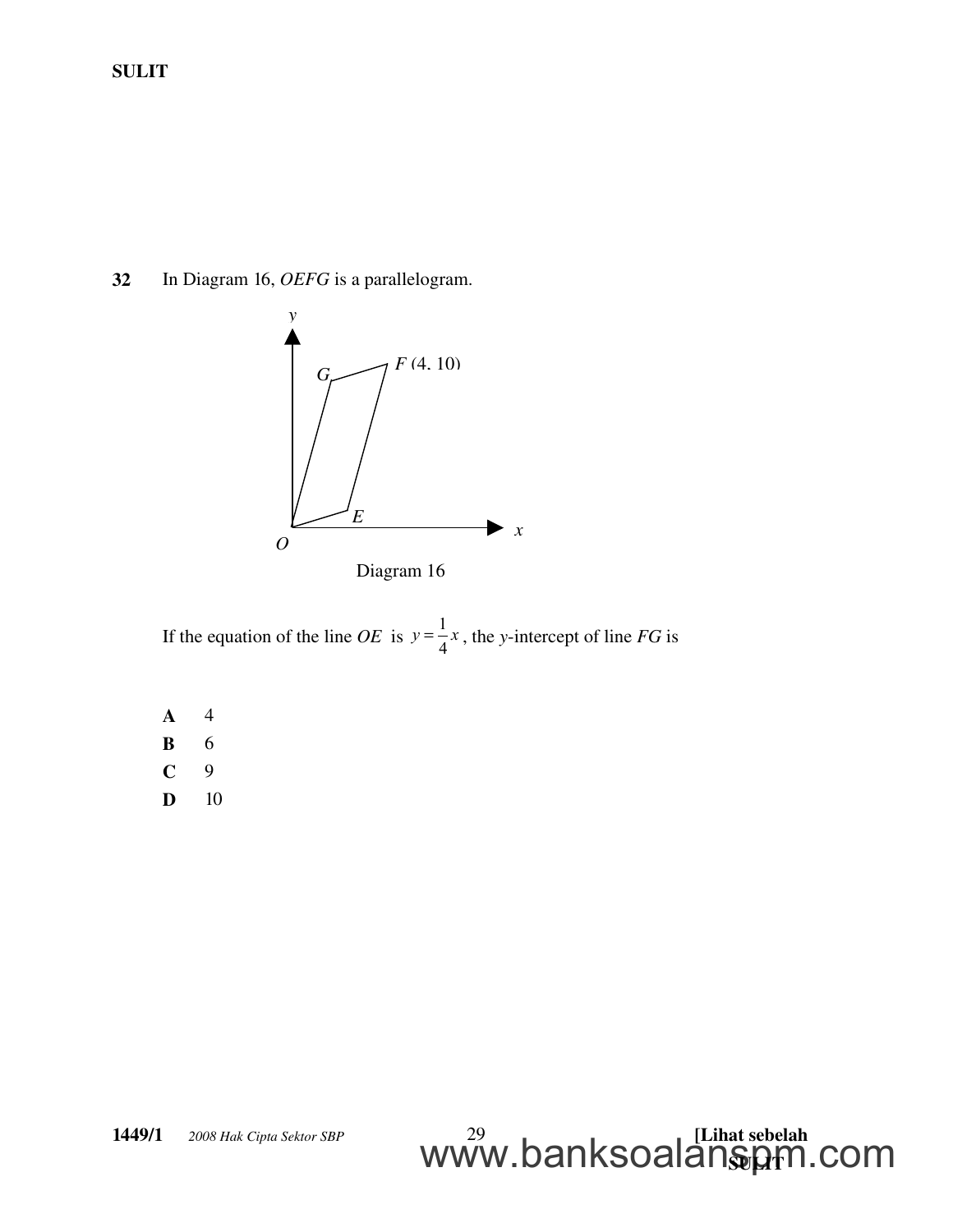33 Given set *M* = {8, 12, 23, 39, 42, 51, 61, 73, 87}. An element is chosen at random from set *M*. State the probability of choosing not a prime number?



34 A box contains 36 yellow marbles and a number of red marbles. A marble is picked at random from the box. Probability of getting red marble is  $\frac{6}{9}$ 5 . Another 9 red marbles were added into the box. If a marble is picked at random from the box, what is the probability of getting red marble?

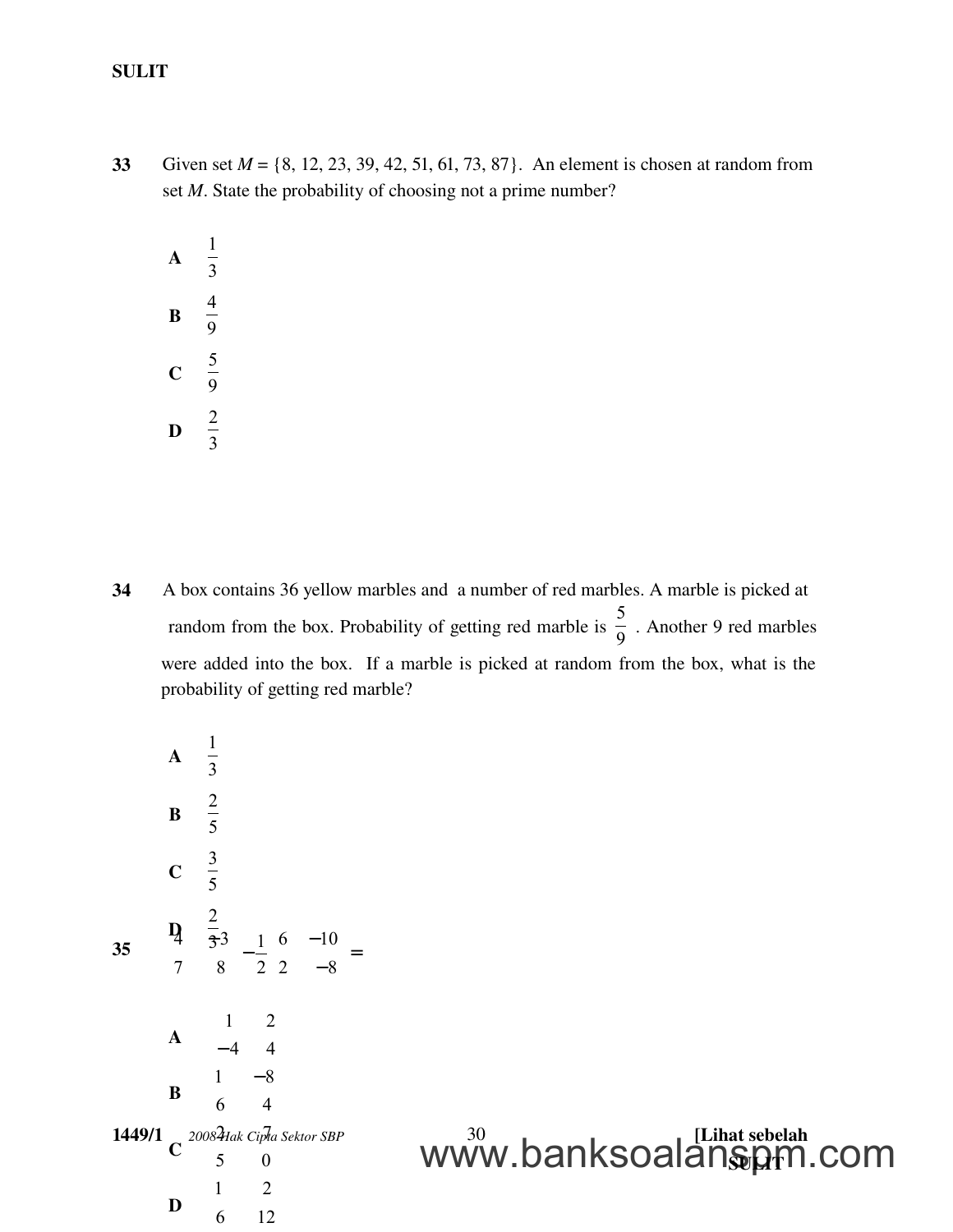

 $\mathbf{A}$  -10  $B - 2$  $C$  4 D 12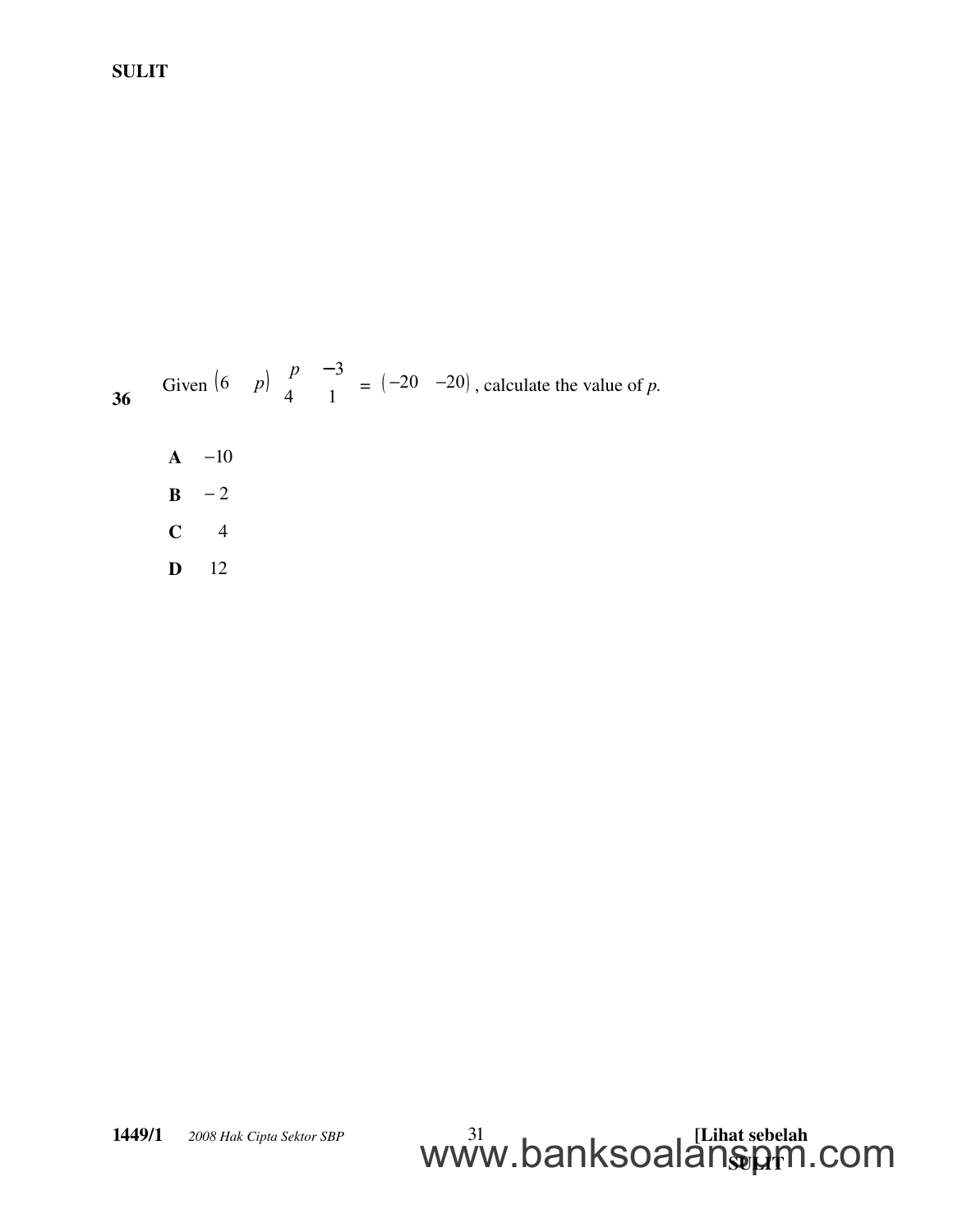37 In Diagram 17 , *UGRS* is Greenwich Meridian. *O* is the centre of the earth. *POQ* and *UOS* are the diameters of the earth.



Given *PR* = 3*RQ*. Find the longitude of *P*.

- A 120°W
- B 120°E
- $C$  135°W
- D 135°E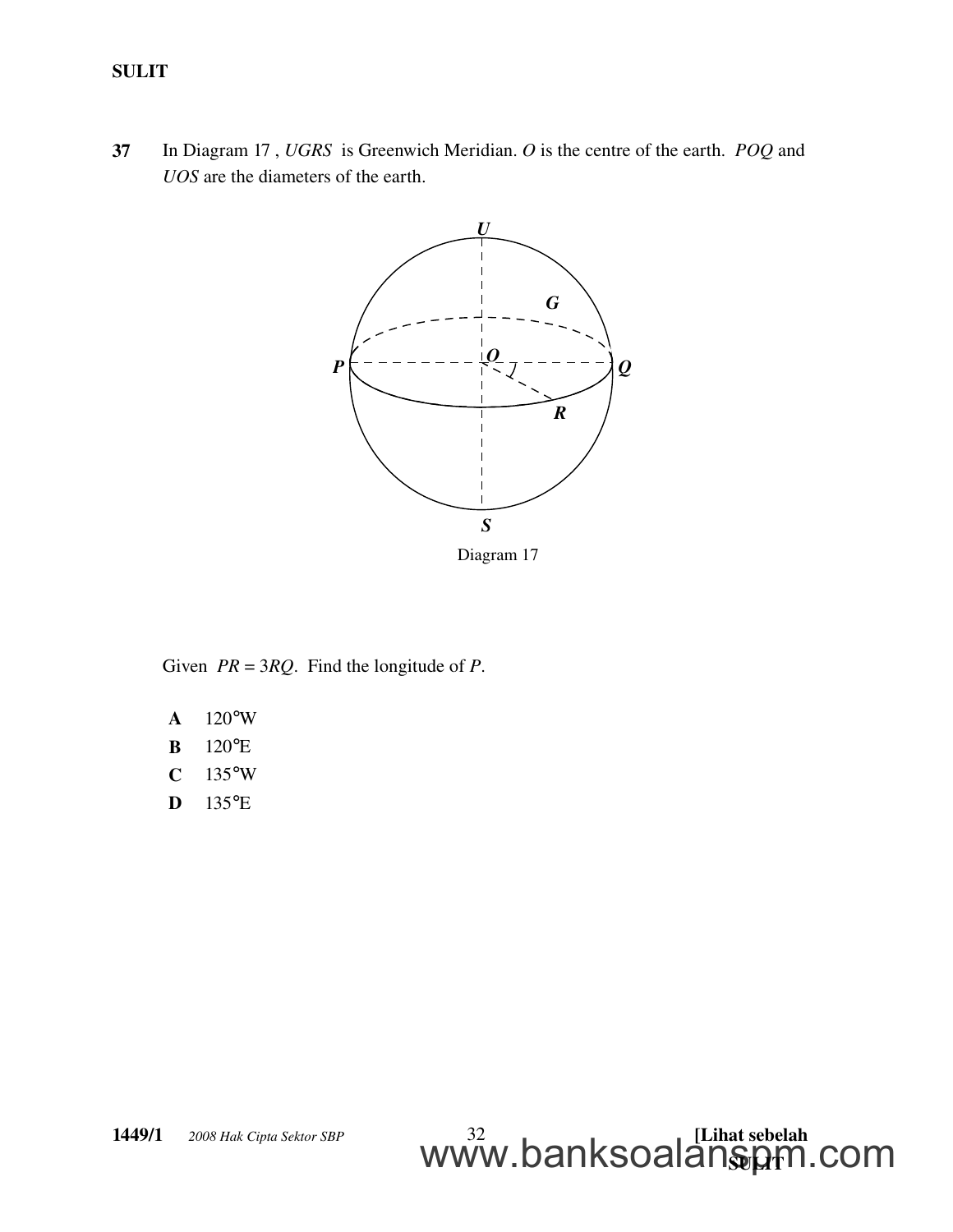<sup>38</sup> In Diagram 18, *N* is the North Pole, *S* is the South Pole and *NOS* is the axis of the earth. *PRQ* is the equator and *NGS* is Greenwich Meridian.



*S*

Diagram 18

<u>WWW.DalinoUalalistyh</u>

www.banksoalanspm.com

The position of point *T* is

- $A$  (40°N, 80°E) **B** (40°N, 100°E)
- 
- $C$  (50°N, 80°E)
- $D$  (50°N, 100°E)

**1449/1** © 2008 Hak Cipta Sektor SBP 33 **1999** [Lihat sebelah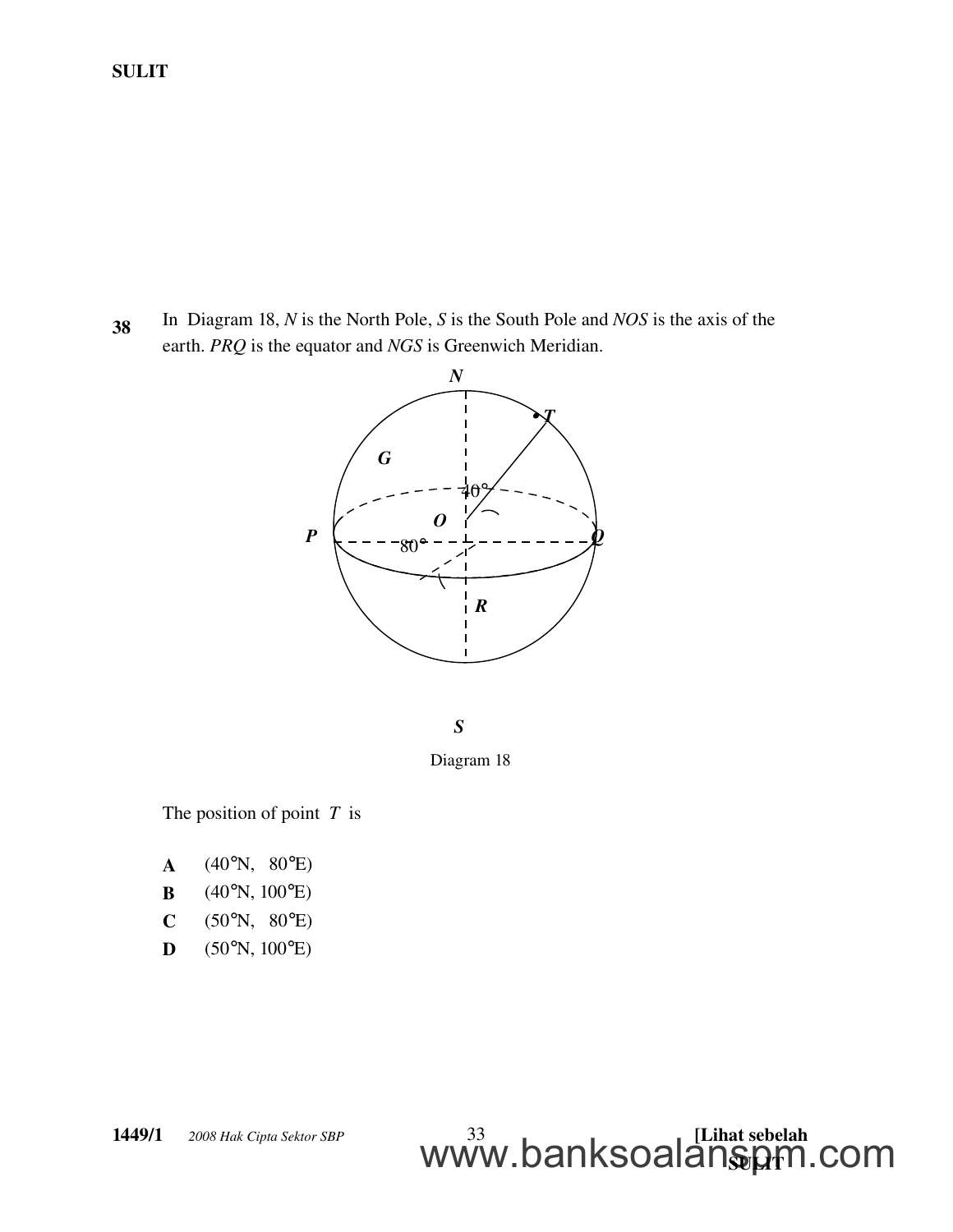- 39 It is given that *y* varies inversely as  $x^n$  and  $y = 8$  when  $x = 1$ . Calculate the value of *n* when  $y = 72$  and  $x = 3$ .
	- $A \t -2$
	- $B -3$
	- $C \t 2$
	- $\mathbf{D}$  3
- 40 Table 2 shows some values of *p, q,* and *r*.

| n | 12               |
|---|------------------|
|   | $\boldsymbol{m}$ |
| v |                  |

#### Table 2

Given that *r q p* 2  $\propto \frac{q}{\sqrt{2}}$ , calculate the value of *m*.

- A 1
- B 2
- $C \quad 4$
- D 8

## END OF QUESTION PAPER

<u>WWW.DalinoUalalistyh</u>

www.banksoalanspm.com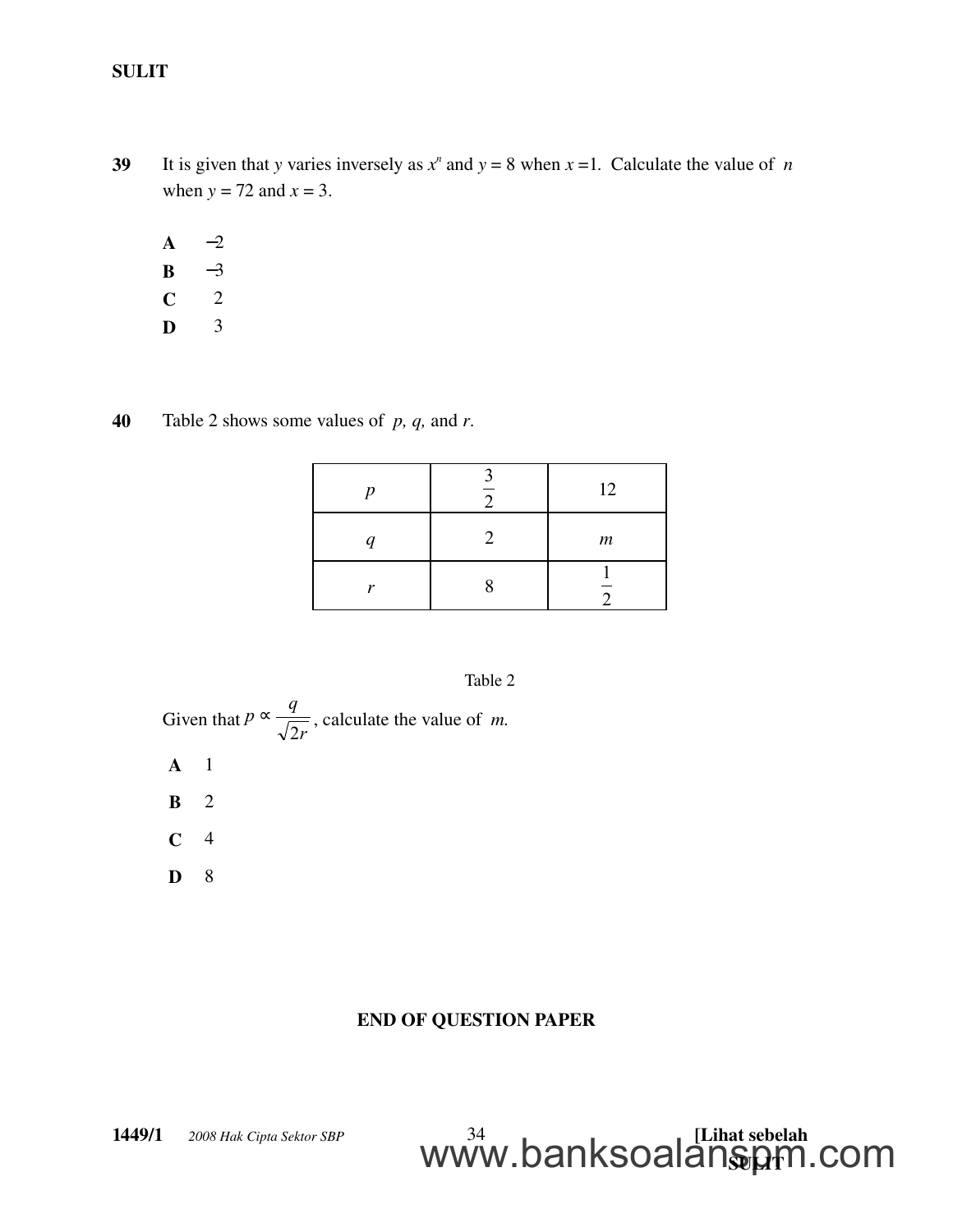### INFORMATION FOR CANDIDATES

- 1. This question paper consists of 40 questions.
- 2. Answer all questions.
- 3. Each question is followed by four alternative answers, A, B, C or D. For each question, choose one answer only. Blacken your answer on the objective answer sheet provided.
- 4. If you wish to change your answer, erase the blackened mark that you have done. Then blacken the space for the new answer.
- 5. The diagrams in the questions provided are not drawn to scale unless stated.
- 6. A list of formulae is provided on page 2 to 3.

#### **1449/1** © 2008 Hak Cipta Sektor SBP 35 **1999 12 | [Lihat sebelah** <u>WWW.DalinoUalalistyh</u> www.banksoalanspm.com